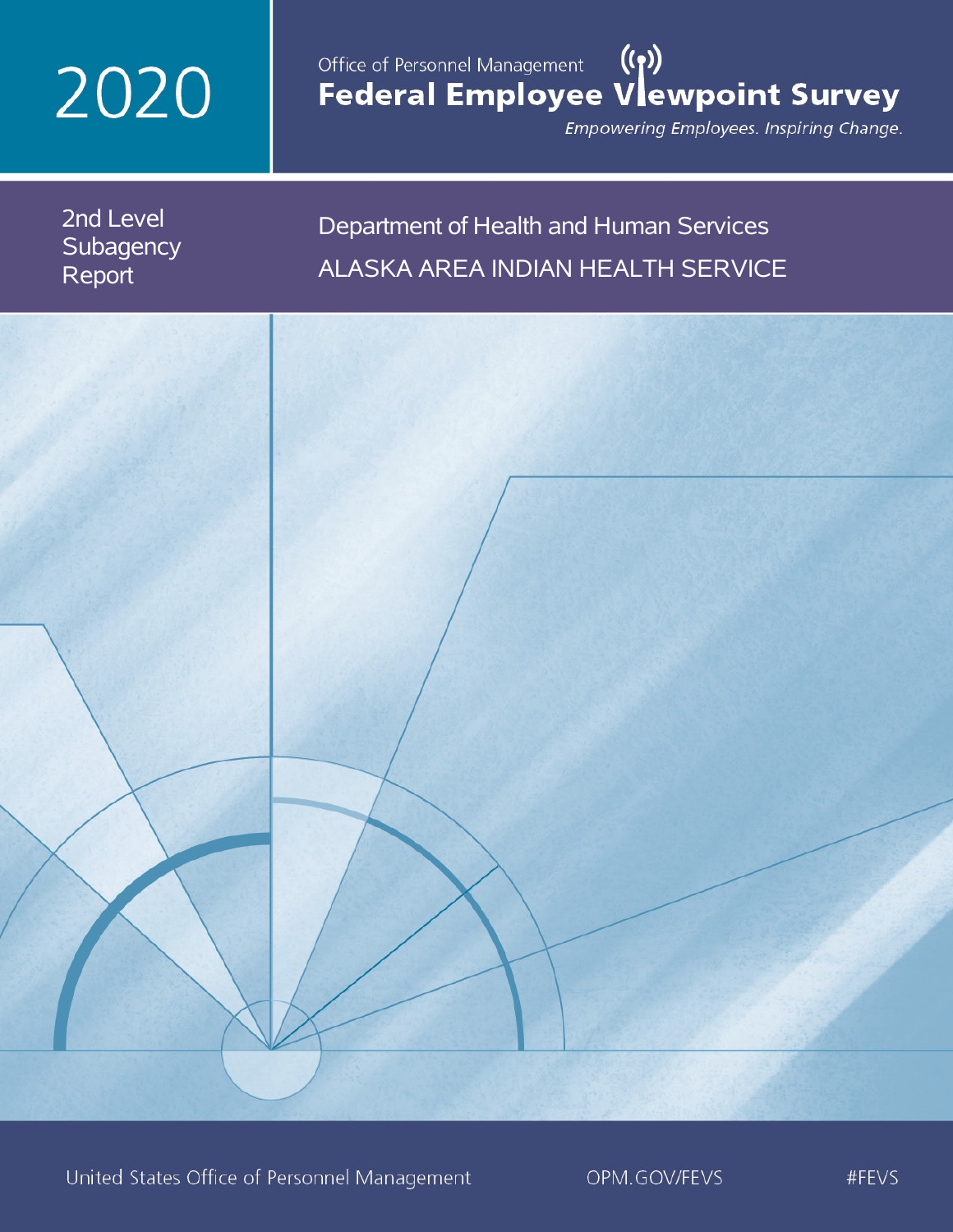## **Department of Health and Human Services ALASKA AREA INDIAN HEALTH SERVICE** *2nd Level Subagency Report*

This 2020 OPM Federal Employee Viewpoint Survey Report provides summary results for the core FEVS, telework, work-life, and demographic items for your subagency, including comparisons to your department or agency.

#### **Response Summary**

| <b>Organizations</b>                    | <b>Surveys</b><br>Completed | <b>Response</b><br>Rate |
|-----------------------------------------|-----------------------------|-------------------------|
| Governmentwide                          | 624.800                     | 44.3%                   |
| Department of Health and Human Services | 50,393                      | 70.6%                   |
| Indian Health Service                   | 7.101                       | 54.7%                   |
| ALASKA AREA INDIAN HEALTH SERVICE       | 17                          | 77.3%                   |

#### **Top 10 Positive & Negative Items and Leading & Trailing Your Comparison Group**

These sections provide high level information on how your sub-agency is doing.

#### **Main Report Results**

The results include response percentages for each survey item. The definitions for the Positive, Neutral, and Negative response percentages vary in the following ways across the three primary response scales used in the survey:

Positive: *"Strongly Agree* and *Agree"* or *"Very Satisfied* and *Satisfied"* or *"Very Good* and *Good"* Neutral: *"Neither Agree nor Disagree"* or *"Neither Satisfied nor Dissatisfied"* or *"Fair"* Negative: *"Disagree* and *Strongly Disagree"* or *"Dissatisfied* and *Very Dissatisfied"* or *"Poor* and *Very Poor"*

Positive, Neutral, and Negative percentages are based on the total number of responses (N) that are in these three categories. The number of *Do Not Know (DNK), Choose Not to Participate, Not Available to me,* or *Unaware of Programs* responses, where applicable, is listed separately.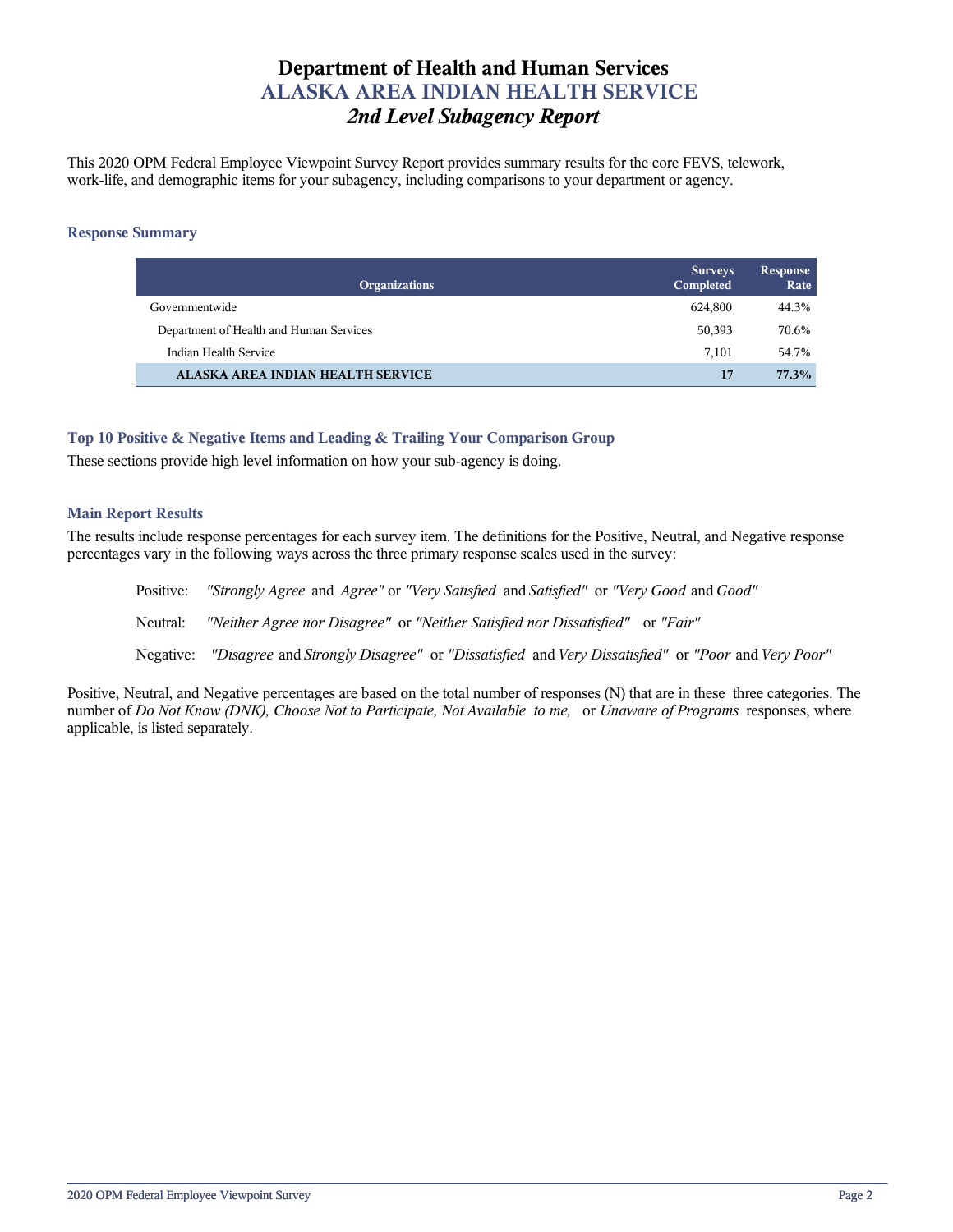#### **Top 10 Positive & Negative Items**

The figures below highlight the top 10 positive and negative results from the survey to help you quickly identify the most positive and most negative aspects of the organizational environment (only items 1 to 10 and 12 to 38 are included). Use this snapshot as a quick reference or overview of your OPM FEVS results.

#### *Highest Percent Positive*

| 94.0% | Employees are protected from health and<br>safety hazards on the job. (Q15)                                      |
|-------|------------------------------------------------------------------------------------------------------------------|
| 89.1% | My supervisor supports my need to balance<br>work and other life issues. (Q19)                                   |
| 81.7% | I know how my work relates to the agency's<br>goals. (Q7)                                                        |
| 78.6% | My supervisor is committed to a workforce.<br>representative of all segments of society.<br>(Q20)                |
| 77.7% | My supervisor treats me with respect. $(Q23)$                                                                    |
| 77.7% | I have trust and confidence in my supervisor.<br>(Q24)                                                           |
| 76.7% | My supervisor listens to what I have to say.<br>(Q22)                                                            |
| 70.8% | I know what is expected of me on the job.<br>(Q4)                                                                |
| 70.2% | My agency is successful at accomplishing its<br>mission. $(Q16)$                                                 |
| 69.9% | My work unit has the job-relevant<br>knowledge and skills necessary to<br>accomplish organizational goals. (Q13) |

### *Highest Percent Negative*

- 57.3% Managers promote communication among different work units (for example, about projects, goals, needed resources). (Q29)
- 46.3% I believe the results of this survey will be used to make my agency a better place to work. (Q18)
- 40.6% Managers communicate the goals of the organization. (Q28)
- 39.8% In my work unit, steps are taken to deal with a poor performer who cannot or will not improve. (Q10)
- 30.1% I recommend my organization as a good place to work. (Q17)
- 28.7% In my work unit, differences in performance are recognized in a meaningful way. (Q12)
- 28.1% In my organization, senior leaders generate high levels of motivation and commitment in the workforce. (Q26)
- 28.1% My organization's senior leaders maintain high standards of honesty and integrity. (Q27)
- 28.1% I have a high level of respect for my organization's senior leaders. (Q31)
- 27.1% How satisfied are you with the information you receive from management on what's going on in your organization? (Q34)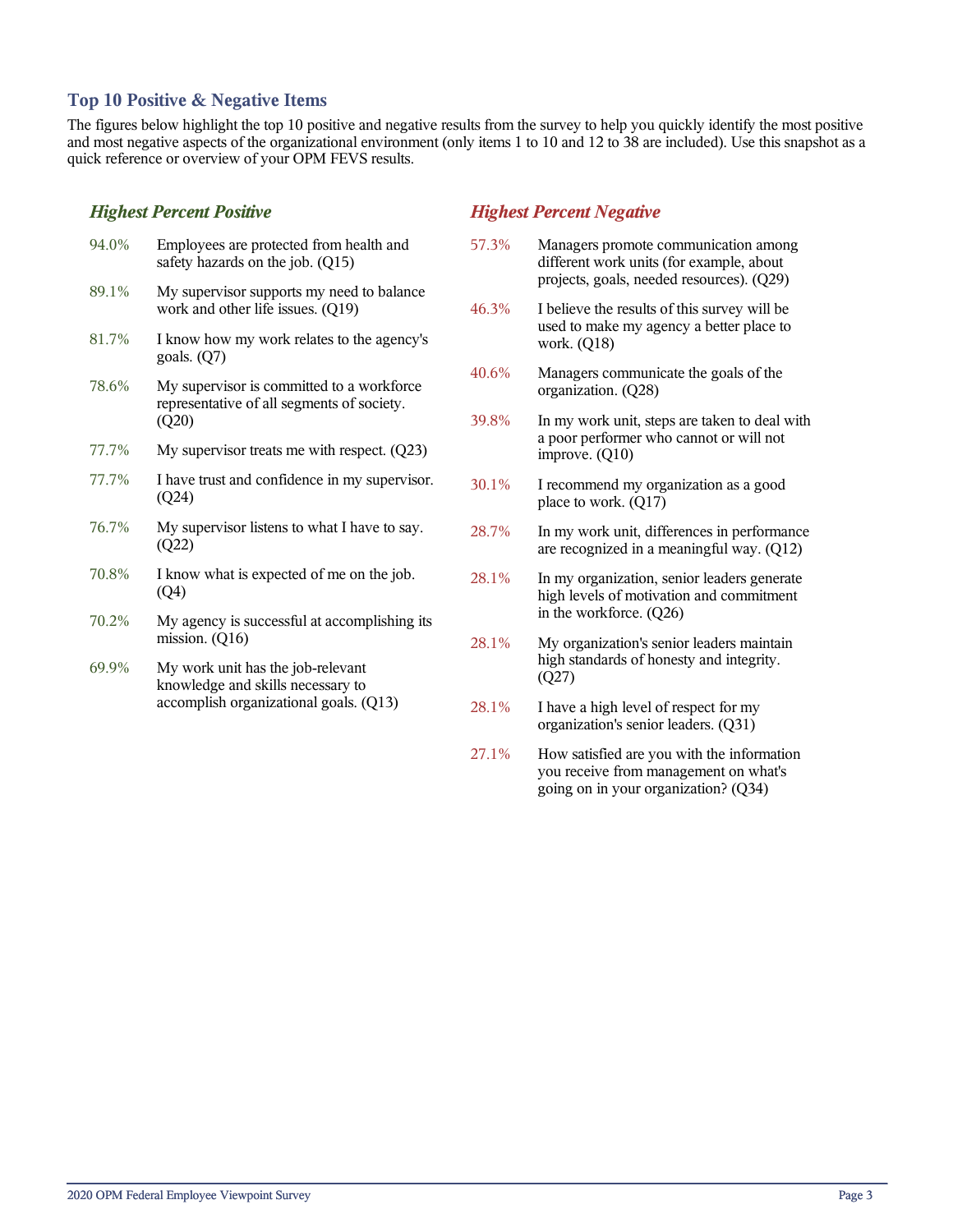## **Leading Your Comparison Group**

The figure below allows you to see where your subagency results are higher than your comparison group (Indian Health Service) average (only items 1 to 10 and 12 to 38 are included). Only survey items with differences of 3 percentage points or more from your comparison group average are displayed. If your subagency has more than 10 items that are higher than the average, only the 10 items with the greatest differences are shown. An '\*' in % Positive Response represents a percentage less than 8.

ALASKA AREA INDIAN HEALTH SERVICE

Indian Health Service

Г

| <b>Survey Item</b>                                                                                                     | % Positive Response | <b>Difference</b> |
|------------------------------------------------------------------------------------------------------------------------|---------------------|-------------------|
| Employees are protected from health and<br>safety hazards on the job. (Q15)                                            | 94.0%<br>71.1%      | $+22.9$           |
| My supervisor supports my need to balance<br>work and other life issues. (Q19)                                         | 89.1%<br>71.7%      | $+17.4$           |
| In my work unit, differences in performance<br>are recognized in a meaningful way. (Q12)                               | 59.4%<br>42.8%      | $+16.6$           |
| I have trust and confidence in my<br>supervisor. $(Q24)$                                                               | 77.7%<br>64.1%      | $+13.6$           |
| In my work unit, steps are taken to<br>deal with a poor performer who cannot or<br>will not improve. (Q10)             | 49.1%<br>35.6%      | $+13.5$           |
| My supervisor is committed to a workforce<br>representative of all segments of society. (Q20)                          | 78.6%<br>65.6%      | $+13.0$           |
| Overall, how good a job do you feel is<br>being done by the manager directly above<br>your immediate supervisor? (Q30) | 66.1%<br>53.6%      | $+12.5$           |
| Employees are recognized for providing high<br>quality products and services. (Q14)                                    | 58.9%<br>48.3%      | $+10.6$           |
| In my organization, senior leaders generate<br>high levels of motivation and commitment in<br>the workforce. (Q26)     | 54.2%<br>44.4%      | $+9.8$            |
| My organization's senior leaders maintain<br>high standards of honesty and integrity.<br>(Q27)                         | 58.3%<br>49.6%      | $+8.7$            |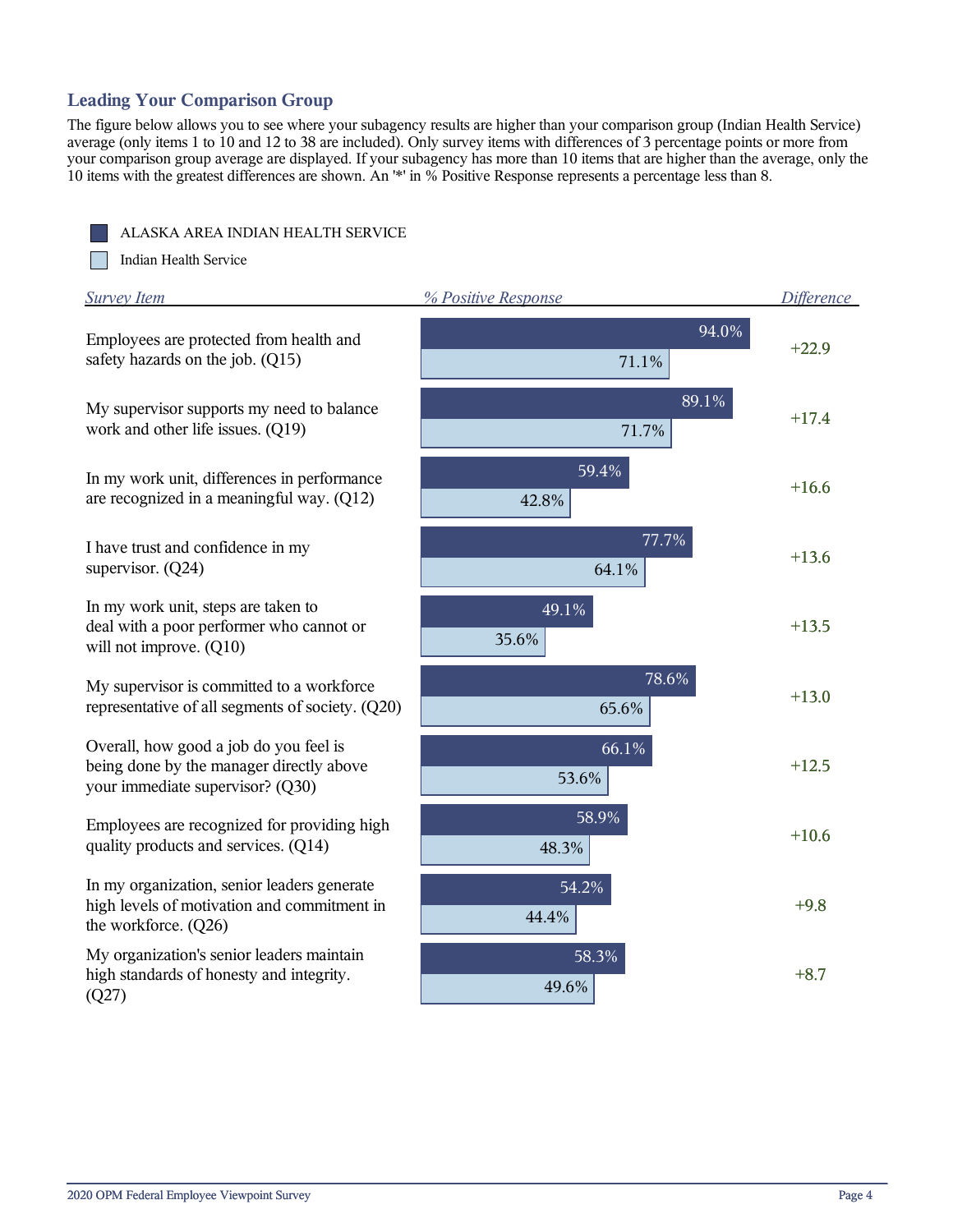## **Trailing Your Comparison Group**

The figure below allows you to see where your subagency results are lower than your comparison group (Indian Health Service) average (only items 1 to 10 and 12 to 38 are included). Only survey items with differences of 3 percentage points or more from your comparison group average are displayed. If your subagency has more than 10 items that are lower than the average, only the 10 items with the greatest differences are shown. An '\*' in % Positive Response represents a percentage less than 8.

| ALASKA AREA INDIAN HEALTH SERVICE |  |  |
|-----------------------------------|--|--|

m Indian Health Service

| <b>Survey Item</b>                                                                       | % Positive Response | <b>Difference</b> |
|------------------------------------------------------------------------------------------|---------------------|-------------------|
| Managers promote communication among<br>different work units. (Q29)                      | 26.2%<br>47.2%      | $-21.0$           |
| I feel encouraged to come up with new and<br>better ways of doing things. (Q2)           | 42.7%<br>61.1%      | $-18.4$           |
| I am given a real opportunity to improve my<br>skills in my organization. (Q1)           | 48.4%<br>64.3%      | $-15.9$           |
| My work gives me a feeling of personal<br>accomplishment. (Q3)                           | 58.9%<br>74.5%      | $-15.6$           |
| I know what is expected of me on the<br>job. $(Q4)$                                      | 70.8%<br>84.8%      | $-14.0$           |
| My talents are used well in the<br>workplace. (Q6)                                       | 56.3%<br>68.9%      | $-12.6$           |
| I recommend my organization as a good place<br>to work. $(Q17)$                          | 53.7%<br>64.9%      | $-11.2$           |
| Considering everything, how satisfied are<br>you with your job? (Q36)                    | 60.0%<br>70.5%      | $-10.5$           |
| How satisfied are you with your involvement<br>in decisions that affect your work? (Q33) | 43.1%<br>52.5%      | $-9.4$            |
| My workload is reasonable. (Q5)                                                          | 57.3%<br>66.4%      | $-9.1$            |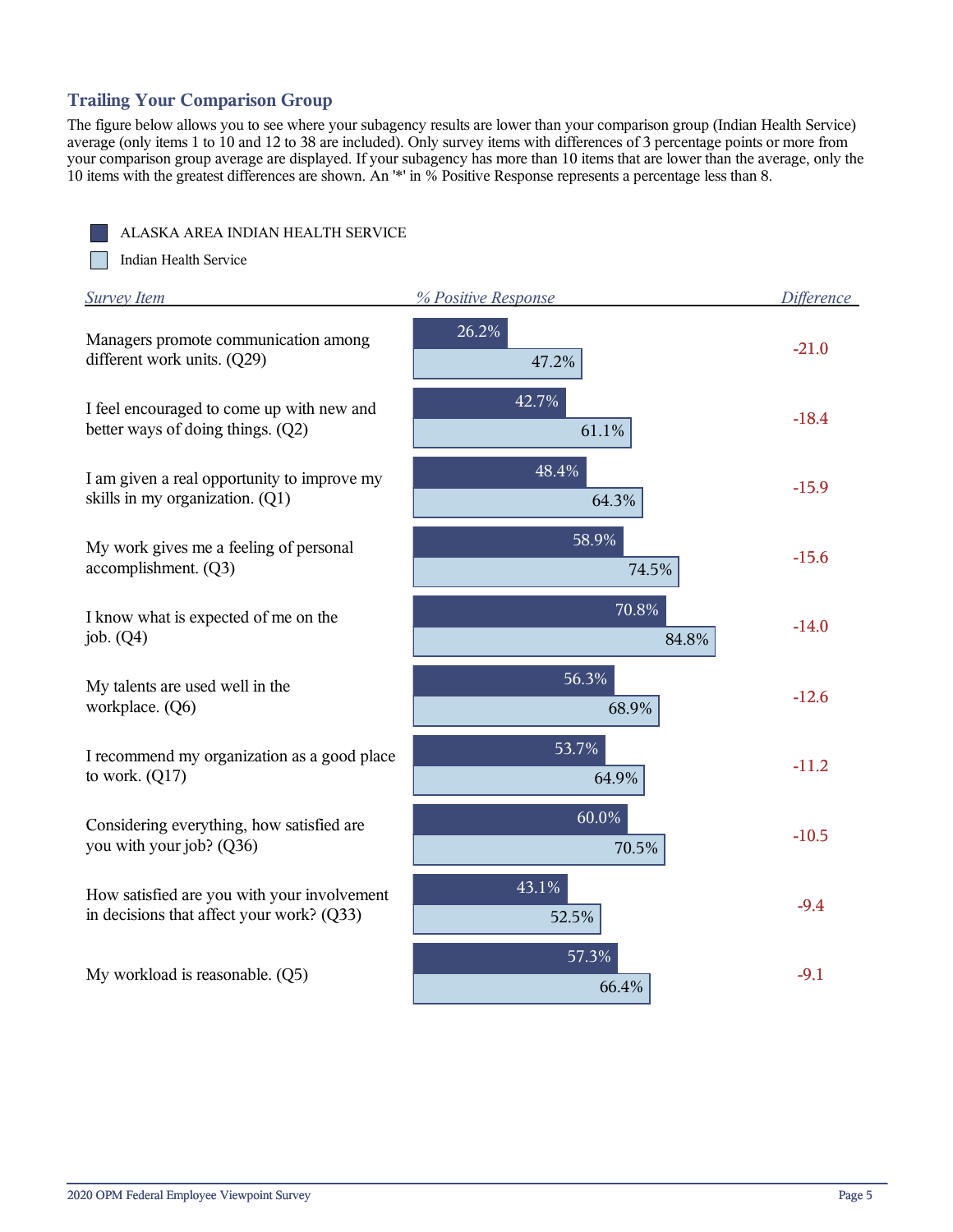## **My Work Experience**

#### *1. I am given a real opportunity to improve my skills in my organization.*

| <b>Organizations</b>                    | N       | <b>Positive</b> | <b>Neutral</b> | <b>Negative</b> |
|-----------------------------------------|---------|-----------------|----------------|-----------------|
| Governmentwide                          | 619.947 | 69.9%           | 15.2%          | 14.8%           |
| Department of Health and Human Services | 50,112  | 75.8%           | 13.3%          | 10.9%           |
| Indian Health Service                   | 7.053   | 64.3%           | 19.2%          | 16.5%           |
| ALASKA AREA INDIAN HEALTH SERVICE       | 17      | 48.4%           | $35.0\%$       | $16.6\%$        |

#### *2. I feel encouraged to come up with new and better ways of doing things.*

| <b>Organizations</b>                    |         | <b>Positive</b> | <b>Neutral</b> | <b>Negative</b> |
|-----------------------------------------|---------|-----------------|----------------|-----------------|
| Governmentwide                          | 615.099 | 66.6%           | 15.9%          | 17.5%           |
| Department of Health and Human Services | 49.723  | 72.9%           | 14.0%          | 13.1%           |
| Indian Health Service                   | 6.994   | 61.1%           | 19.8%          | 19.1%           |
| ALASKA AREA INDIAN HEALTH SERVICE       | 17      | $42.7\%$        | $31.2\%$       | $26.1\%$        |

#### *3. My work gives me a feeling of personal accomplishment.*

| <b>Organizations</b>                    | N       | <b>Positive</b> | <b>Neutral</b> | <b>Negative</b> |
|-----------------------------------------|---------|-----------------|----------------|-----------------|
| Governmentwide                          | 618.334 | 74.6%           | 13.7%          | 11.7%           |
| Department of Health and Human Services | 49.967  | 80.5%           | 11.4%          | 8.0%            |
| Indian Health Service                   | 7.003   | 74.5%           | 14.9%          | 10.6%           |
| ALASKA AREA INDIAN HEALTH SERVICE       | 17      | 58.9%           | $30.2\%$       | $10.9\%$        |

#### *4. I know what is expected of me on the job.*

| <b>Organizations</b>                    | N       | <b>Positive</b> | <b>Neutral</b> | <b>Negative</b> |
|-----------------------------------------|---------|-----------------|----------------|-----------------|
| Governmentwide                          | 621.862 | 83.5%           | 9.2%           | 7.3%            |
| Department of Health and Human Services | 50,138  | 86.0%           | 8.1%           | 5.9%            |
| Indian Health Service                   | 7.057   | 84.8%           | 8.9%           | 6.3%            |
| ALASKA AREA INDIAN HEALTH SERVICE       | 17      | 70.8%           | 19.8%          | $9.4\%$         |

#### *5. My workload is reasonable.*

| <b>Organizations</b>                    | N.      | <b>Positive</b> | <b>Neutral</b> | <b>Negative</b> | <b>DNK</b><br>(N) |
|-----------------------------------------|---------|-----------------|----------------|-----------------|-------------------|
| Governmentwide                          | 619.493 | 66.7%           | 12.7%          | 20.6%           | 931               |
| Department of Health and Human Services | 50,052  | 67.6%           | 12.7%          | 19.7%           | 60                |
| Indian Health Service                   | 7.048   | 66.4%           | 14.0%          | 19.6%           | 11                |
| ALASKA AREA INDIAN HEALTH SERVICE       |         | 57.3%           | 27.5%          | 15.2%           | $\bf{0}$          |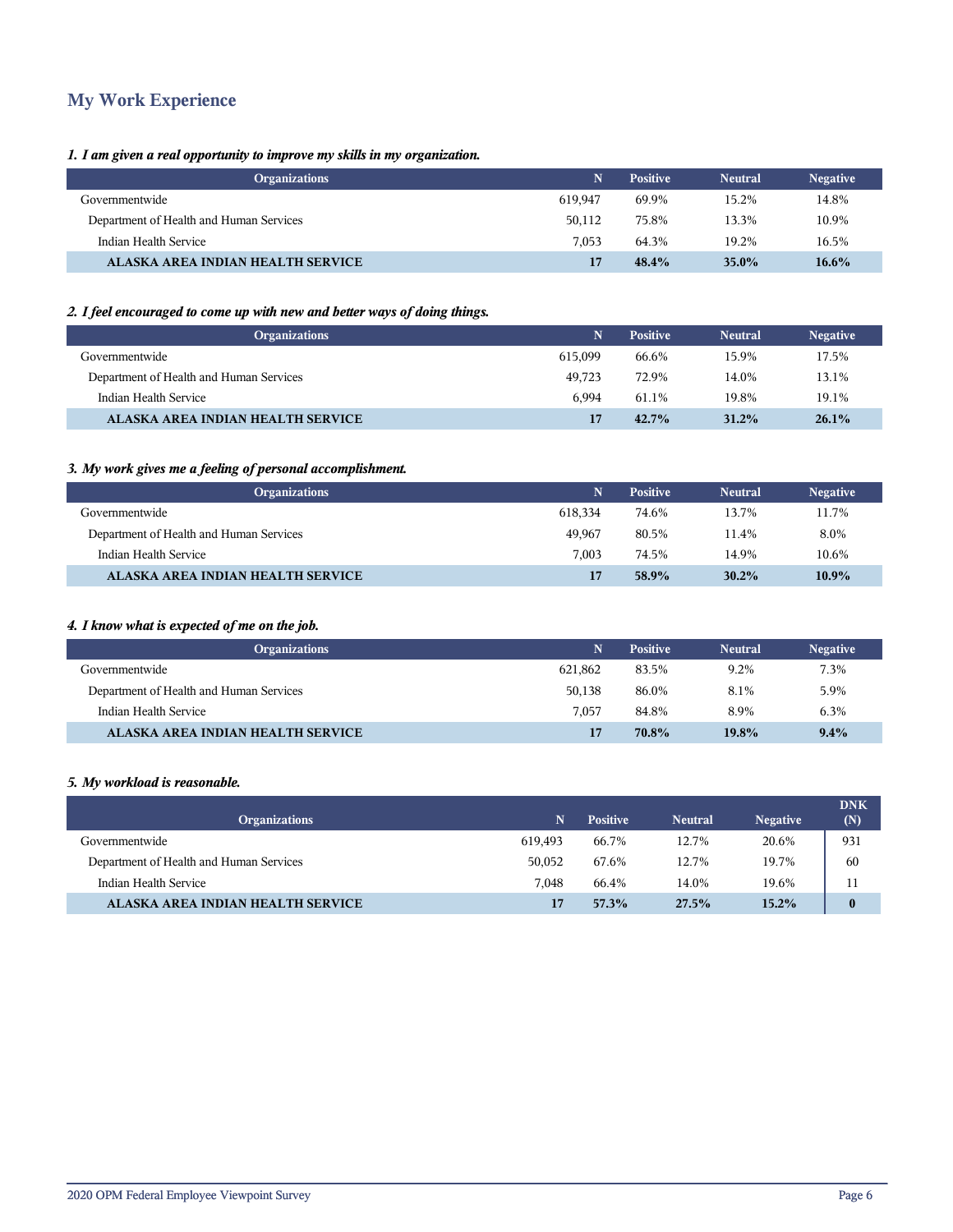## **My Work Experience (continued)**

#### *6. My talents are used well in the workplace.*

| <b>Organizations</b>                    |         | <b>Positive</b> | <b>Neutral</b> | <b>Negative</b> | <b>DNK</b><br>(N) |
|-----------------------------------------|---------|-----------------|----------------|-----------------|-------------------|
| Governmentwide                          | 611.287 | 65.9%           | 15.3%          | 18.8%           | 1,541             |
| Department of Health and Human Services | 49.454  | 70.5%           | 14.4%          | 15.1%           | 89                |
| Indian Health Service                   | 6.969   | 68.9%           | 16.7%          | 14.4%           | 21                |
| ALASKA AREA INDIAN HEALTH SERVICE       |         | 56.3%           | $28.6\%$       | $15.1\%$        | $\bf{0}$          |

#### *7. I know how my work relates to the agency's goals.*

| <b>Organizations</b>                    |         | <b>Positive</b> | <b>Neutral</b> | <b>Negative</b> | <b>DNK</b><br>(N) |
|-----------------------------------------|---------|-----------------|----------------|-----------------|-------------------|
| Governmentwide                          | 618.591 | 87.1%           | 7.9%           | 5.0%            | 1,479             |
| Department of Health and Human Services | 49.901  | 89.9%           | 6.7%           | 3.4%            | 102               |
| Indian Health Service                   | 7.005   | 86.5%           | 9.9%           | 3.7%            | 25                |
| ALASKA AREA INDIAN HEALTH SERVICE       |         | 81.7%           | 13.5%          | 4.7%            | $\bf{0}$          |

#### *8. I can disclose a suspected violation of any law, rule or regulation without fear of reprisal.*

| <b>Organizations</b>                    | N       | <b>Positive</b> | <b>Neutral</b> | <b>Negative</b> | <b>DNK</b><br>(N) |
|-----------------------------------------|---------|-----------------|----------------|-----------------|-------------------|
| Governmentwide                          | 604.744 | 68.5%           | 16.1%          | 15.4%           | 18,046            |
| Department of Health and Human Services | 48.101  | 67.7%           | 17.8%          | 14.5%           | 2,074             |
| Indian Health Service                   | 6.953   | 59.3%           | 19.8%          | 20.9%           | 120               |
| ALASKA AREA INDIAN HEALTH SERVICE       | 17      | 66.1%           | 17.3%          | 16.6%           | $\bf{0}$          |

## **My Work Unit**

#### *9. The people I work with cooperate to get the job done.*

| <b>Organizations</b>                    |         | <b>Positive</b> | <b>Neutral</b> | <b>Negative</b> |
|-----------------------------------------|---------|-----------------|----------------|-----------------|
| Governmentwide                          | 623.646 | 84.1%           | 8.5%           | 7.4%            |
| Department of Health and Human Services | 50.280  | 86.2%           | 7.7%           | 6.2%            |
| Indian Health Service                   | 7.090   | 70.8%           | 15.3%          | 13.9%           |
| ALASKA AREA INDIAN HEALTH SERVICE       | 17      | $64.6\%$        | $10.9\%$       | 24.4%           |

#### *10. In my work unit, steps are taken to deal with a poor performer who cannot or will not improve.*

| <b>Organizations</b>                    | N       | <b>Positive</b> | <b>Neutral</b> | <b>Negative</b> | <b>DNK</b><br>(N) |
|-----------------------------------------|---------|-----------------|----------------|-----------------|-------------------|
| Governmentwide                          | 540,222 | 42.3%           | 27.5%          | 30.2%           | 83,418            |
| Department of Health and Human Services | 42,095  | 46.8%           | 28.8%          | 24.4%           | 8,163             |
| Indian Health Service                   | 6.636   | 35.6%           | 27.4%          | 37.0%           | 455               |
| ALASKA AREA INDIAN HEALTH SERVICE       | 16      | 49.1%           | $11.1\%$       | 39.8%           |                   |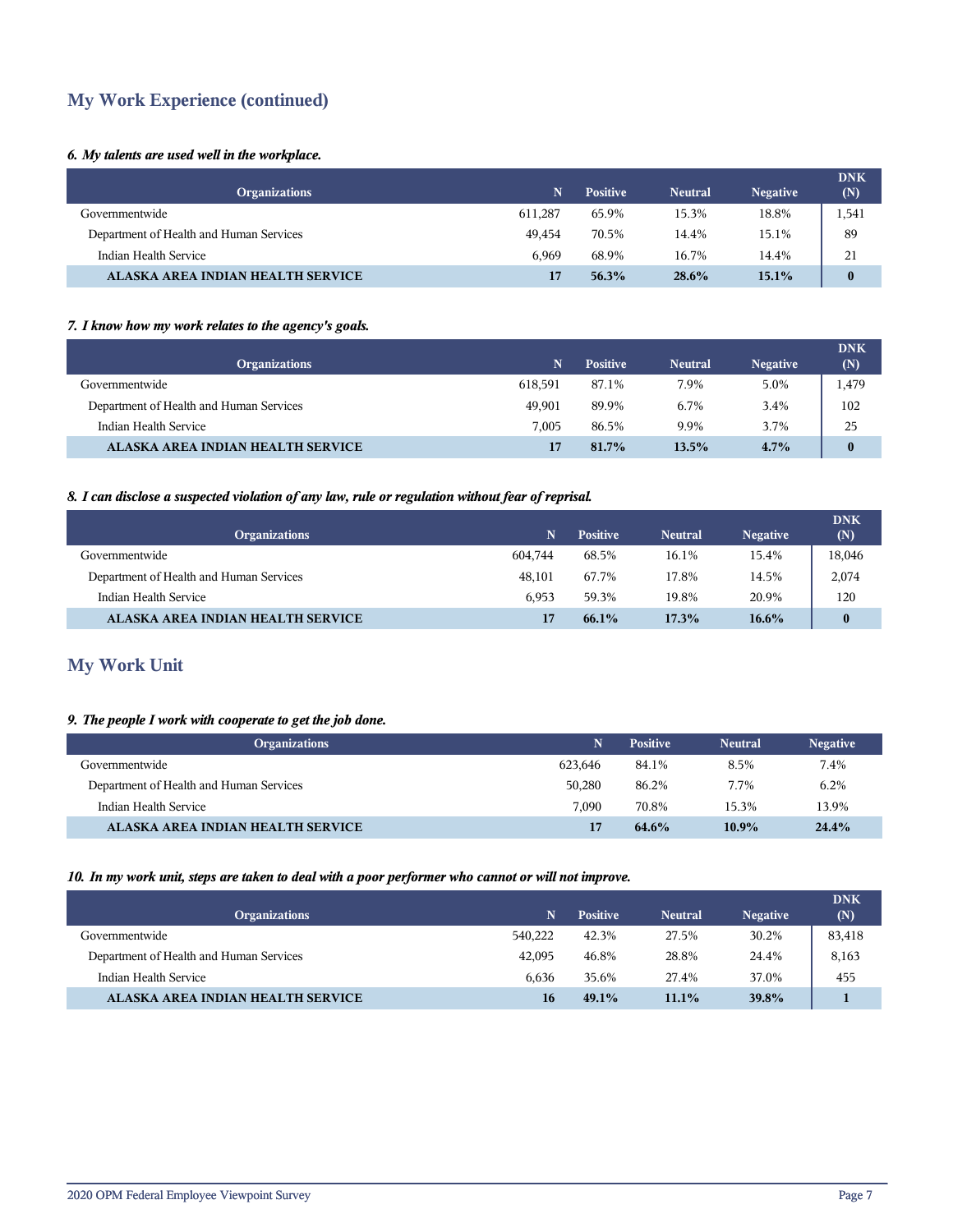## **My Work Unit (continued)**

#### *11. In my work unit poor performers usually:*

| <b>Organizations</b>                    |         | Remain<br>In Work<br><b>Unit And</b><br>Improve<br>N Over Time | Remain<br>In Work<br><b>Unit And</b><br>Continue<br>T <sub>0</sub><br>Under-<br>Perform | Leave<br><b>Work Unit-</b><br><b>Removed</b><br><sub>or</sub><br><b>Transferred</b> | Leave<br>Work<br>Unit-<br>Quit | No Poor<br><b>Performers In</b><br><b>Work Unit</b> | Do Not<br><b>Know</b><br>(N) |
|-----------------------------------------|---------|----------------------------------------------------------------|-----------------------------------------------------------------------------------------|-------------------------------------------------------------------------------------|--------------------------------|-----------------------------------------------------|------------------------------|
| Governmentwide                          | 479,951 | 18.6%                                                          | 49.3%                                                                                   | 9.3%                                                                                | 2.0%                           | 20.8%                                               | 143,690                      |
| Department of Health and Human Services | 37,049  | 21.2%                                                          | 41.6%                                                                                   | 9.7%                                                                                | 2.6%                           | 24.8%                                               | 13,199                       |
| Indian Health Service                   | 5,697   | 19.8%                                                          | 57.0%                                                                                   | 5.9%                                                                                | 2.7%                           | 14.5%                                               | 1,393                        |
| ALASKA AREA INDIAN HEALTH SERVICE       | 15      | 19.8%                                                          | 60.4%                                                                                   | $0.0\%$                                                                             | $0.0\%$                        | 19.8%                                               | $\overline{2}$               |

#### *12. In my work unit, differences in performance are recognized in a meaningful way.*

| <b>Organizations</b>                    | N       | <b>Positive</b> | <b>Neutral</b> | <b>Negative</b> | <b>DNK</b><br>(N) |
|-----------------------------------------|---------|-----------------|----------------|-----------------|-------------------|
| Governmentwide                          | 574.692 | 50.9%           | 25.0%          | 24.1%           | 48,809            |
| Department of Health and Human Services | 45,977  | 57.1%           | 23.3%          | 19.6%           | 4,281             |
| Indian Health Service                   | 6.810   | 42.8%           | 27.8%          | 29.4%           | 277               |
| ALASKA AREA INDIAN HEALTH SERVICE       |         | 59.4%           | 11.9%          | 28.7%           | $\bf{0}$          |

#### *13. My work unit has the job-relevant knowledge and skills necessary to accomplish organizational goals.*

| <b>Organizations</b>                    | N       | <b>Positive</b> | <b>Neutral</b> | <b>Negative</b> | <b>DNK</b><br>(N) |
|-----------------------------------------|---------|-----------------|----------------|-----------------|-------------------|
| Governmentwide                          | 618.137 | 81.9%           | 10.5%          | 7.6%            | 5,585             |
| Department of Health and Human Services | 49,869  | 85.0%           | 9.1%           | 5.9%            | 414               |
| Indian Health Service                   | 7.025   | 73.9%           | 16.8%          | 9.4%            | 60                |
| ALASKA AREA INDIAN HEALTH SERVICE       |         | 69.9%           | $5.7\%$        | 24.4%           | $\bf{0}$          |

## **My Agency**

#### *14. Employees are recognized for providing high quality products and services.*

| <b>Organizations</b>                    |         | <b>Positive</b> | <b>Neutral</b> | <b>Negative</b> | <b>DNK</b><br>(N) |
|-----------------------------------------|---------|-----------------|----------------|-----------------|-------------------|
| Governmentwide                          | 614.057 | 64.3%           | 17.0%          | 18.8%           | 7,882             |
| Department of Health and Human Services | 49.602  | 70.7%           | 15.0%          | 14.3%           | 579               |
| Indian Health Service                   | 6.996   | 48.3%           | 24.0%          | 27.7%           | 70                |
| ALASKA AREA INDIAN HEALTH SERVICE       |         | 58.9%           | 24.4%          | $16.7\%$        | $\bf{0}$          |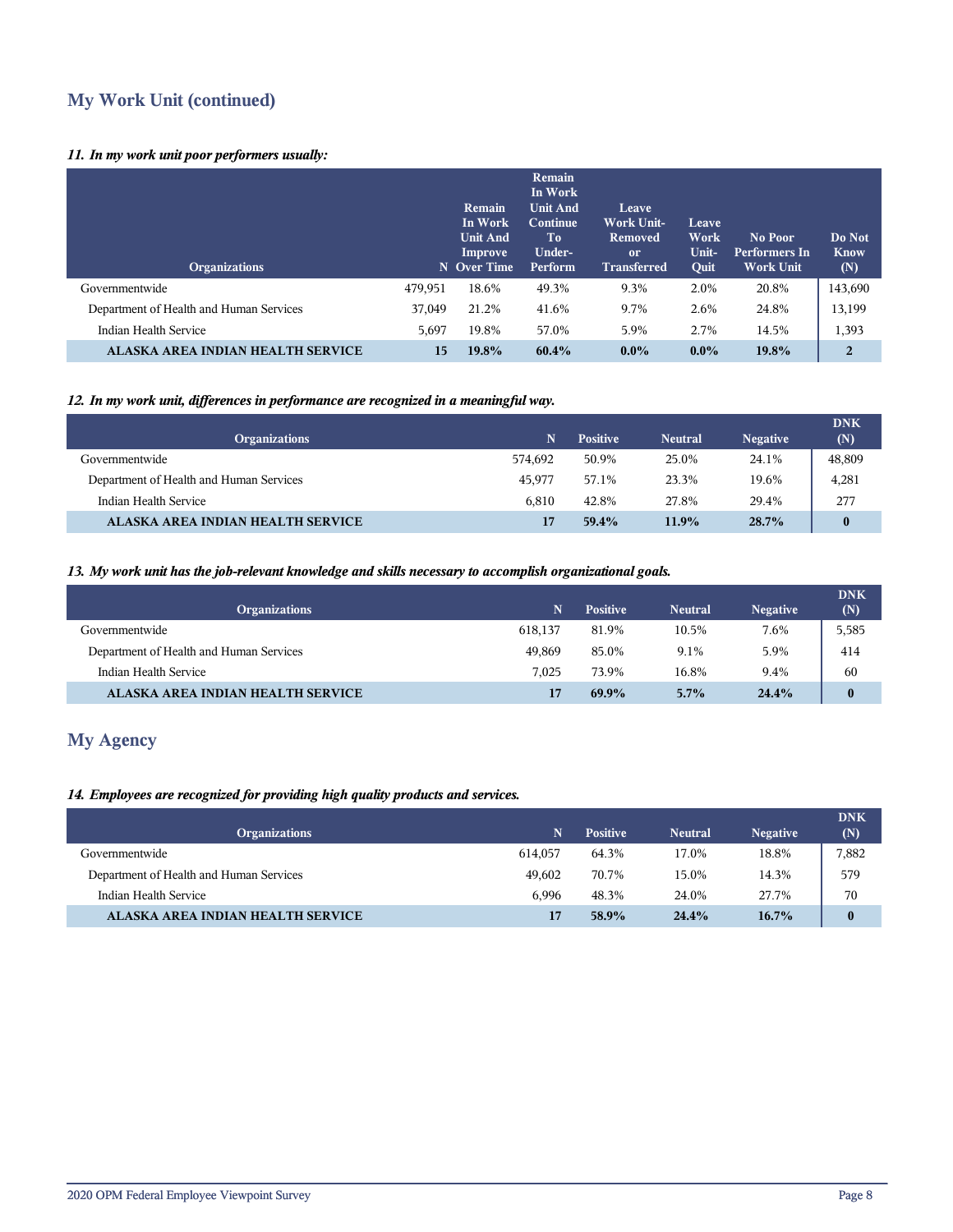## **My Agency (continued)**

#### *15. Employees are protected from health and safety hazards on the job.*

| <b>Organizations</b>                    |         | <b>Positive</b> | <b>Neutral</b> | <b>Negative</b> | <b>DNK</b><br>(N) |
|-----------------------------------------|---------|-----------------|----------------|-----------------|-------------------|
| Governmentwide                          | 615.590 | 77.3%           | 11.3%          | 11.4%           | 6,144             |
| Department of Health and Human Services | 49.331  | 84.3%           | 9.4%           | 6.3%            | 795               |
| Indian Health Service                   | 7.031   | 71.1%           | 15.2%          | 13.7%           | 35                |
| ALASKA AREA INDIAN HEALTH SERVICE       | 16      | 94.0%           | $6.0\%$        | $0.0\%$         |                   |

#### *16. My agency is successful at accomplishing its mission.*

| <b>Organizations</b>                     |         | <b>Positive</b> | <b>Neutral</b> | <b>Negative</b> | <b>DNK</b><br>(N) |
|------------------------------------------|---------|-----------------|----------------|-----------------|-------------------|
| Governmentwide                           | 614.969 | 81.4%           | 12.5%          | 6.1%            | 7,377             |
| Department of Health and Human Services  | 49.679  | 82.8%           | 11.8%          | 5.5%            | 527               |
| Indian Health Service                    | 7.008   | 67.9%           | 22.4%          | 9.7%            | 63                |
| <b>ALASKA AREA INDIAN HEALTH SERVICE</b> | 16      | $70.2\%$        | 24.7%          | $5.0\%$         |                   |

#### *17. I recommend my organization as a good place to work.*

| <b>Organizations</b>                    |         | <b>Positive</b> | <b>Neutral</b> | <b>Negative</b> |
|-----------------------------------------|---------|-----------------|----------------|-----------------|
| Governmentwide                          | 623.730 | 70.7%           | 17.2%          | 12.1%           |
| Department of Health and Human Services | 50.290  | 77.2%           | 14.4%          | 8.4%            |
| Indian Health Service                   | 7.092   | 64.9%           | 22.7%          | 12.4%           |
| ALASKA AREA INDIAN HEALTH SERVICE       | 17      | $53.7\%$        | $16.1\%$       | 30.1%           |

#### *18. I believe the results of this survey will be used to make my agency a better place to work.*

| <b>Organizations</b>                    | N       | <b>Positive</b> | <b>Neutral</b> | <b>Negative</b> | <b>DNK</b><br>(N) |
|-----------------------------------------|---------|-----------------|----------------|-----------------|-------------------|
| Governmentwide                          | 580.828 | 42.9%           | 28.2%          | 28.8%           | 43,177            |
| Department of Health and Human Services | 47.203  | 56.9%           | 24.4%          | 18.7%           | 3,099             |
| Indian Health Service                   | 6.644   | 47.1%           | 27.9%          | 25.0%           | 445               |
| ALASKA AREA INDIAN HEALTH SERVICE       |         | $40.1\%$        | $13.7\%$       | 46.3%           | $\bf{0}$          |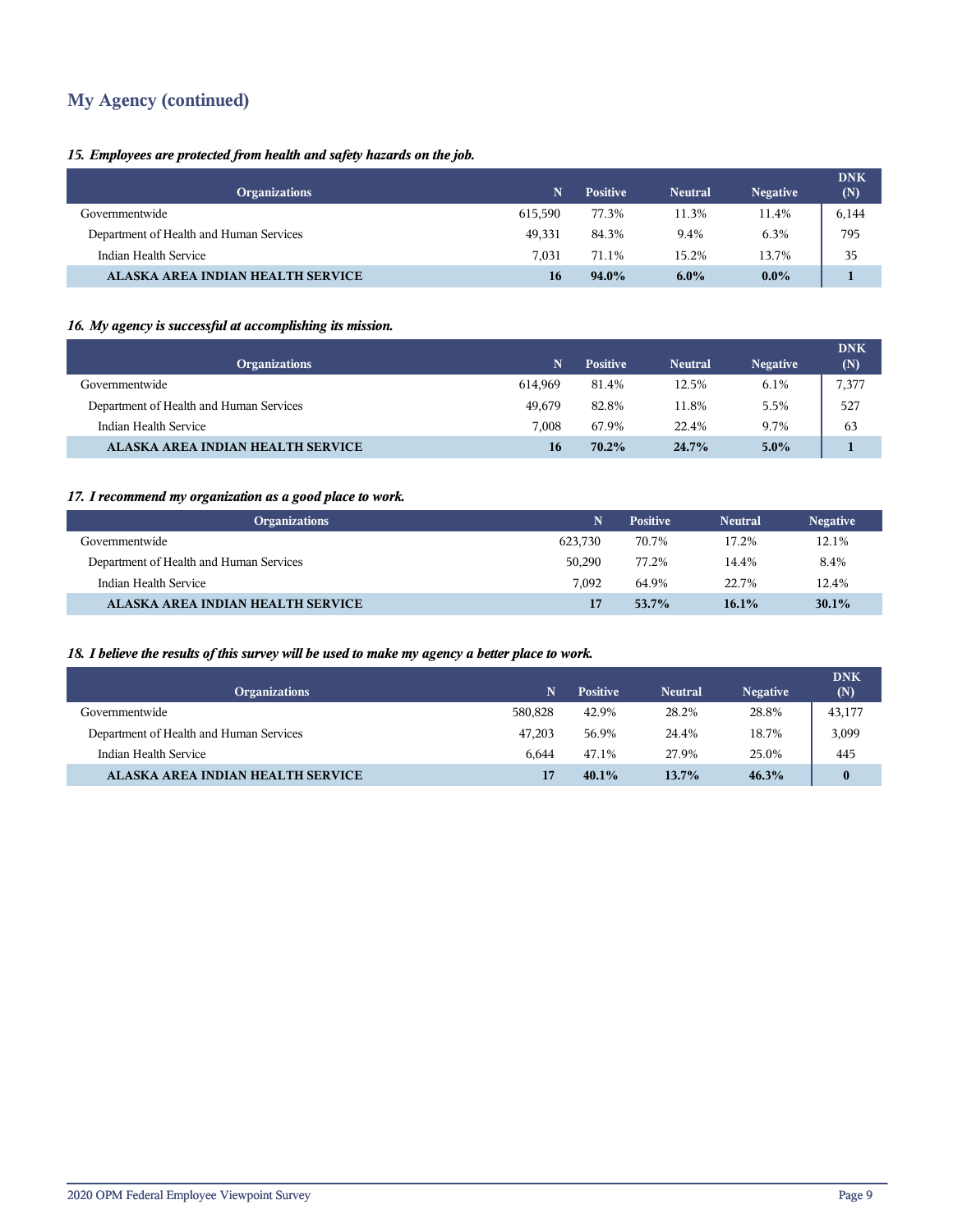## **My Supervisor**

#### *19. My supervisor supports my need to balance work and other life issues.*

| <b>Organizations</b>                    |         | <b>Positive</b> | <b>Neutral</b> | <b>Negative</b> | <b>DNK</b><br>(N) |
|-----------------------------------------|---------|-----------------|----------------|-----------------|-------------------|
| Governmentwide                          | 620,352 | 84.8%           | 8.1%           | 7.1%            | 3,002             |
| Department of Health and Human Services | 50.065  | 86.5%           | 7.1%           | 6.4%            | 214               |
| Indian Health Service                   | 7.047   | 71.7%           | 13.9%          | 14.4%           | 37                |
| ALASKA AREA INDIAN HEALTH SERVICE       |         | 89.1%           | $0.0\%$        | 10.9%           | $\mathbf{0}$      |

#### *20. My supervisor is committed to a workforce representative of all segments of society.*

| <b>Organizations</b>                    | 'N.     | <b>Positive</b> | <b>Neutral</b> | <b>Negative</b> | <b>DNK</b><br>(N) |
|-----------------------------------------|---------|-----------------|----------------|-----------------|-------------------|
| Governmentwide                          | 590.535 | 78.9%           | 14.7%          | 6.4%            | 32,108            |
| Department of Health and Human Services | 47.884  | 81.3%           | 12.6%          | 6.1%            | 2,300             |
| Indian Health Service                   | 6.820   | 65.6%           | 21.3%          | 13.1%           | 246               |
| ALASKA AREA INDIAN HEALTH SERVICE       | 17      | 78.6%           | $10.9\%$       | $10.4\%$        | $\bf{0}$          |

#### *21. Supervisors in my work unit support employee development.*

| <b>Organizations</b>                    |         | <b>Positive</b> | <b>Neutral</b> | <b>Negative</b> | <b>DNK</b><br>(N) |
|-----------------------------------------|---------|-----------------|----------------|-----------------|-------------------|
| Governmentwide                          | 616.623 | 77.8%           | 12.5%          | 9.7%            | 6,265             |
| Department of Health and Human Services | 49.785  | 80.9%           | 10.8%          | 8.3%            | 437               |
| Indian Health Service                   | 7.011   | 64.6%           | 18.9%          | 16.5%           | 68                |
| ALASKA AREA INDIAN HEALTH SERVICE       |         | $65.2\%$        | $18.2\%$       | $16.6\%$        | $\bf{0}$          |

#### *22. My supervisor listens to what I have to say.*

| <b>Organizations</b>                    | N       | <b>Positive</b> | <b>Neutral</b> | <b>Negative</b> |
|-----------------------------------------|---------|-----------------|----------------|-----------------|
| Governmentwide                          | 621.769 | 82.7%           | 9.1%           | 8.1%            |
| Department of Health and Human Services | 50.108  | 83.9%           | 8.7%           | 7.4%            |
| Indian Health Service                   | 7.057   | 70.4%           | 15.7%          | 14.0%           |
| ALASKA AREA INDIAN HEALTH SERVICE       | 16      | $76.7\%$        | 5.9%           | $17.4\%$        |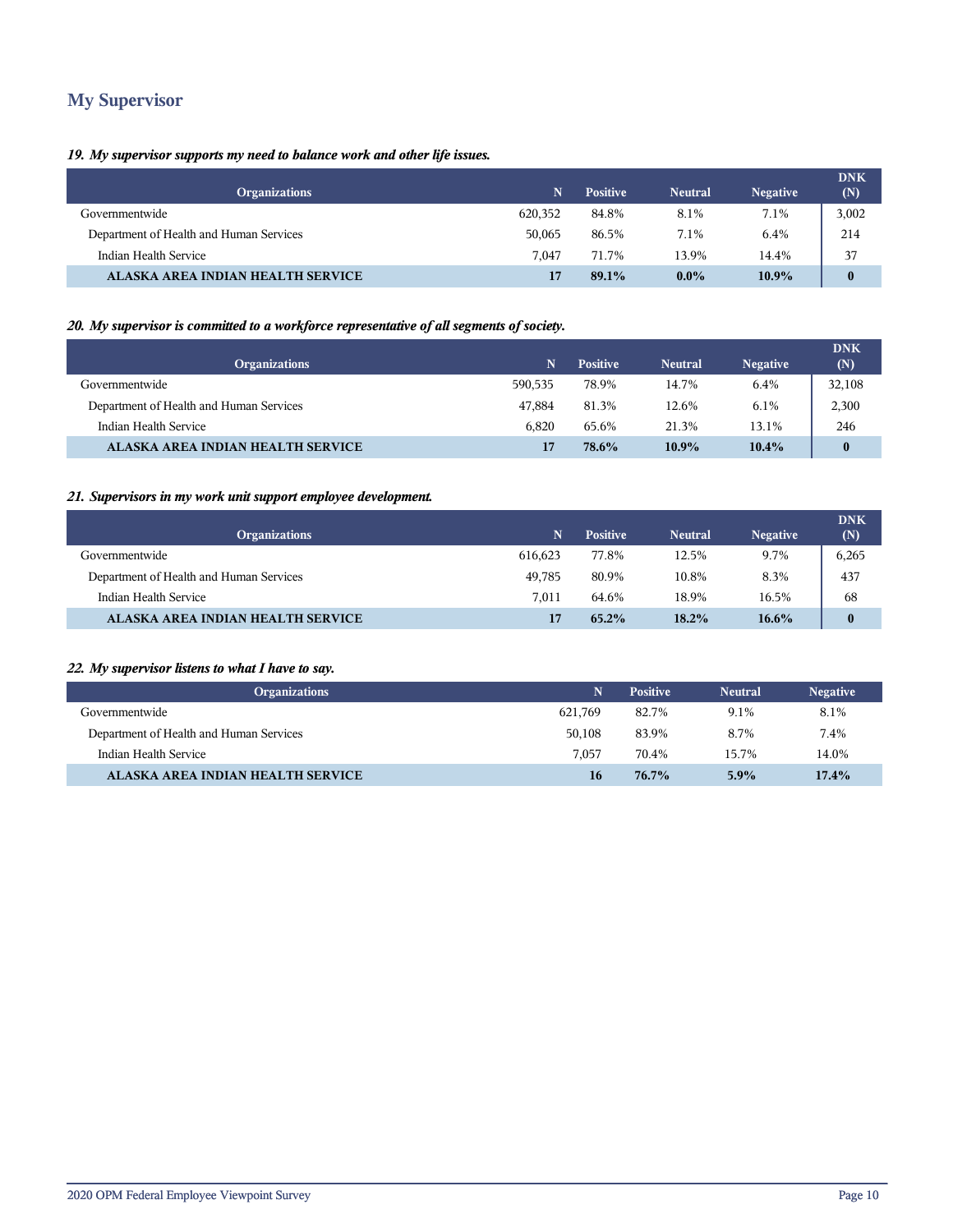## **My Supervisor (continued)**

#### *23. My supervisor treats me with respect.*

| <b>Organizations</b>                    |         | <b>Positive</b> | <b>Neutral</b> | <b>Negative</b> |
|-----------------------------------------|---------|-----------------|----------------|-----------------|
| Governmentwide                          | 621.647 | 86.5%           | 7.6%           | 5.9%            |
| Department of Health and Human Services | 50,095  | 86.5%           | 7.6%           | 5.9%            |
| Indian Health Service                   | 7.062   | 74.4%           | 14.7%          | 11.0%           |
| ALASKA AREA INDIAN HEALTH SERVICE       | 16      | $77.7\%$        | 4.9%           | 17.4%           |

#### *24. I have trust and confidence in my supervisor.*

| <b>Organizations</b>                    |         | <b>Positive</b> | <b>Neutral</b> | <b>Negative</b> |
|-----------------------------------------|---------|-----------------|----------------|-----------------|
| Governmentwide                          | 621.453 | 76.0%           | 12.6%          | 11.3%           |
| Department of Health and Human Services | 50,055  | 78.0%           | 11.9%          | 10.1%           |
| Indian Health Service                   | 7.056   | 64.1%           | 18.3%          | 17.6%           |
| ALASKA AREA INDIAN HEALTH SERVICE       | 16      | $77.7\%$        | 4.9%           | $17.4\%$        |

#### *25. Overall, how good a job do you feel is being done by your immediate supervisor?*

| <b>Organizations</b>                    |         | <b>Positive</b> | <b>Neutral</b> | <b>Negative</b> |
|-----------------------------------------|---------|-----------------|----------------|-----------------|
| Governmentwide                          | 623.361 | 78.1%           | 14.0%          | 7.8%            |
| Department of Health and Human Services | 50,237  | 80.5%           | 12.5%          | 7.0%            |
| Indian Health Service                   | 7.089   | 64.9%           | 20.2%          | 14.8%           |
| ALASKA AREA INDIAN HEALTH SERVICE       | 17      | $66.5\%$        | 16.8%          | $16.6\%$        |

## **Leadership**

#### *26. In my organization, senior leaders generate high levels of motivation and commitment in the workforce.*

| <b>Organizations</b>                    | 'N.     | <b>Positive</b> | <b>Neutral</b> | <b>Negative</b> | <b>DNK</b><br>(N) |
|-----------------------------------------|---------|-----------------|----------------|-----------------|-------------------|
| Governmentwide                          | 610.089 | 50.7%           | 23.6%          | 25.7%           | 10,495            |
| Department of Health and Human Services | 49.369  | 59.7%           | 21.3%          | 19.1%           | 763               |
| Indian Health Service                   | 6.960   | 44.4%           | 27.5%          | 28.1%           | 99                |
| ALASKA AREA INDIAN HEALTH SERVICE       | 17      | $54.2\%$        | $17.7\%$       | 28.1%           |                   |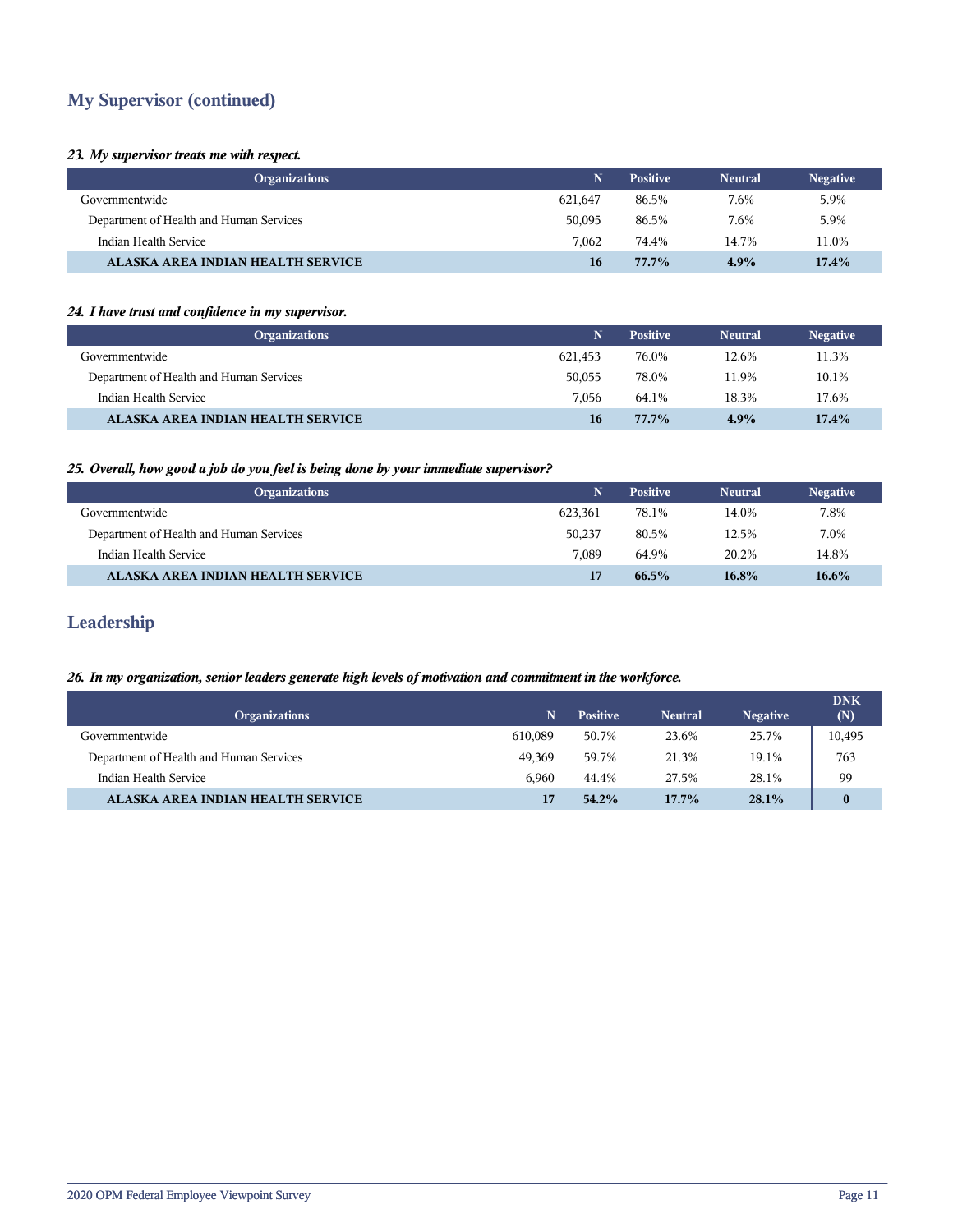## **Leadership (continued)**

#### *27. My organization's senior leaders maintain high standards of honesty and integrity.*

| <b>Organizations</b>                    | 'N.     | <b>Positive</b> | <b>Neutral</b> | <b>Negative</b> | <b>DNK</b><br>(N) |
|-----------------------------------------|---------|-----------------|----------------|-----------------|-------------------|
| Governmentwide                          | 589.211 | 61.0%           | 21.5%          | 17.5%           | 28,542            |
| Department of Health and Human Services | 47.938  | 65.2%           | 20.2%          | 14.6%           | 1,988             |
| Indian Health Service                   | 6.819   | 49.6%           | 28.2%          | 22.3%           | 218               |
| ALASKA AREA INDIAN HEALTH SERVICE       | 17      | 58.3%           | $13.6\%$       | 28.1%           | $\mathbf{0}$      |

#### *28. Managers communicate the goals of the organization.*

| <b>Organizations</b>                    |         | <b>Positive</b> | <b>Neutral</b> | <b>Negative</b> | <b>DNK</b><br>(N) |
|-----------------------------------------|---------|-----------------|----------------|-----------------|-------------------|
| Governmentwide                          | 613,083 | 67.6%           | 17.3%          | 15.1%           | 5,087             |
| Department of Health and Human Services | 49.536  | 72.9%           | 15.5%          | 11.6%           | 405               |
| Indian Health Service                   | 6.925   | 53.6%           | 24.1%          | 22.2%           | 92                |
| ALASKA AREA INDIAN HEALTH SERVICE       |         | 53.7%           | 5.7%           | $40.6\%$        | $\bf{0}$          |

#### *29. Managers promote communication among different work units (for example, about projects, goals, needed resources).*

| <b>Organizations</b>                    | N       | <b>Positive</b> | <b>Neutral</b> | <b>Negative</b> | <b>DNK</b><br>(N) |
|-----------------------------------------|---------|-----------------|----------------|-----------------|-------------------|
| Governmentwide                          | 608.353 | 60.1%           | 19.8%          | 20.1%           | 11,890            |
| Department of Health and Human Services | 49.156  | 66.0%           | 18.0%          | 16.1%           | 904               |
| Indian Health Service                   | 6.932   | 47.2%           | 25.5%          | 27.3%           | 115               |
| ALASKA AREA INDIAN HEALTH SERVICE       | 17      | 26.2%           | $16.5\%$       | 57.3%           | $\bf{0}$          |

#### *30. Overall, how good a job do you feel is being done by the manager directly above your immediate supervisor?*

| <b>Organizations</b>                    | 'N.     | <b>Positive</b> | <b>Neutral</b> | <b>Negative</b> | <b>DNK</b><br>(N) |
|-----------------------------------------|---------|-----------------|----------------|-----------------|-------------------|
| Governmentwide                          | 584.531 | 66.8%           | 20.0%          | 13.2%           | 34,681            |
| Department of Health and Human Services | 47.547  | 71.7%           | 18.0%          | 10.2%           | 2,522             |
| Indian Health Service                   | 6.597   | 53.6%           | 27.2%          | 19.2%           | 450               |
| ALASKA AREA INDIAN HEALTH SERVICE       | 15      | 66.1%           | $21.7\%$       | 12.3%           | $\overline{2}$    |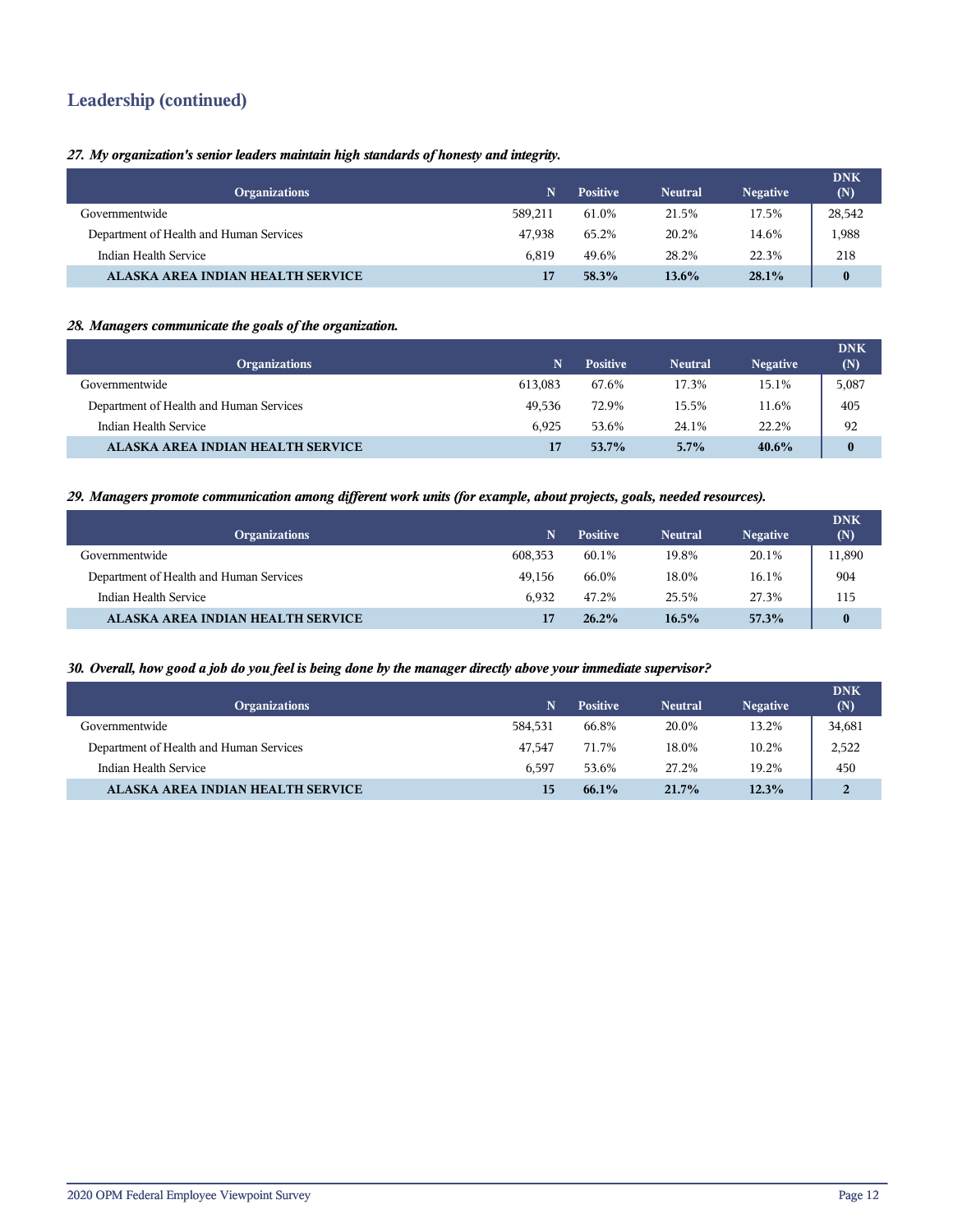## **Leadership (continued)**

#### *31. I have a high level of respect for my organization's senior leaders.*

| <b>Organizations</b>                    |         | <b>Positive</b> | <b>Neutral</b> | <b>Negative</b> | <b>DNK</b><br>(N) |
|-----------------------------------------|---------|-----------------|----------------|-----------------|-------------------|
| Governmentwide                          | 610.973 | 61.8%           | 21.2%          | 17.0%           | 8,107             |
| Department of Health and Human Services | 49.475  | 68.2%           | 18.6%          | 13.1%           | 582               |
| Indian Health Service                   | 6.898   | 57.5%           | 24.9%          | 17.6%           | 145               |
| ALASKA AREA INDIAN HEALTH SERVICE       |         | 58.9%           | 13.1%          | 28.1%           | $\mathbf{0}$      |

#### *32. Senior leaders demonstrate support for Work-Life programs.*

| <b>Organizations</b>                    | N       | <b>Positive</b> | <b>Neutral</b> | Negative | <b>DNK</b><br>(N) |
|-----------------------------------------|---------|-----------------|----------------|----------|-------------------|
| Governmentwide                          | 574.976 | 64.2%           | 22.0%          | 13.8%    | 43,872            |
| Department of Health and Human Services | 47.236  | 72.8%           | 17.8%          | 9.4%     | 2,809             |
| Indian Health Service                   | 6.300   | 47.6%           | 33.3%          | 19.1%    | 735               |
| ALASKA AREA INDIAN HEALTH SERVICE       | 16      | 52.4%           | 30.5%          | 17.1%    |                   |

## **My Satisfaction**

#### *33. How satisfied are you with your involvement in decisions that affect your work?*

| <b>Organizations</b>                    | N       | <b>Positive</b> | <b>Neutral</b> | <b>Negative</b> |
|-----------------------------------------|---------|-----------------|----------------|-----------------|
| Governmentwide                          | 615.320 | 57.9%           | 21.8%          | 20.2%           |
| Department of Health and Human Services | 49.876  | 63.1%           | 20.5%          | 16.4%           |
| Indian Health Service                   | 7.004   | 52.5%           | 27.3%          | 20.3%           |
| ALASKA AREA INDIAN HEALTH SERVICE       | 16      | $43.1\%$        | 40.3%          | $16.6\%$        |

#### *34. How satisfied are you with the information you receive from management on what's going on in your organization?*

| <b>Organizations</b>                    | N       | <b>Positive</b> | <b>Neutral</b> | <b>Negative</b> |
|-----------------------------------------|---------|-----------------|----------------|-----------------|
| Governmentwide                          | 613.053 | 57.8%           | 20.6%          | 21.6%           |
| Department of Health and Human Services | 49.702  | 64.3%           | 19.4%          | 16.3%           |
| Indian Health Service                   | 6.978   | 47.3%           | 27.3%          | 25.5%           |
| ALASKA AREA INDIAN HEALTH SERVICE       | 17      | 48.4%           | 24.4%          | 27.1%           |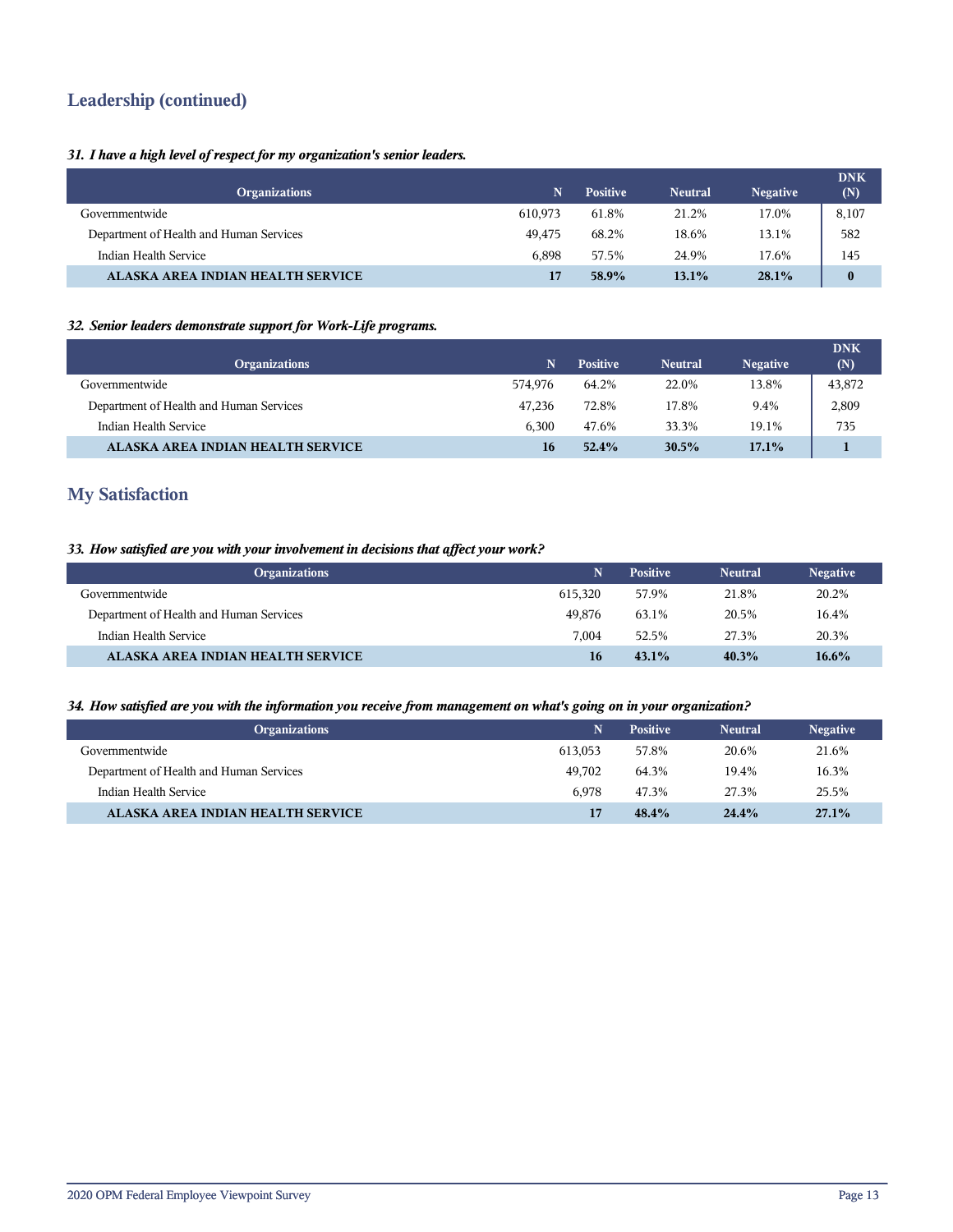## **My Satisfaction (continued)**

#### *35. How satisfied are you with the recognition you receive for doing a good job?*

| <b>Organizations</b>                    | N       | <b>Positive</b> | <b>Neutral</b> | <b>Negative</b> |
|-----------------------------------------|---------|-----------------|----------------|-----------------|
| Governmentwide                          | 612.519 | 58.7%           | 21.0%          | 20.2%           |
| Department of Health and Human Services | 49.713  | 64.3%           | 19.5%          | 16.1%           |
| Indian Health Service                   | 6.971   | 45.0%           | 28.1%          | 26.9%           |
| ALASKA AREA INDIAN HEALTH SERVICE       | 16      | $53.4\%$        | $19.9\%$       | 26.8%           |

#### *36. Considering everything, how satisfied are you with your job?*

| <b>Organizations</b>                    |         | <b>Positive</b> | <b>Neutral</b> | <b>Negative</b> |
|-----------------------------------------|---------|-----------------|----------------|-----------------|
| Governmentwide                          | 611.647 | 71.6%           | 15.4%          | 13.0%           |
| Department of Health and Human Services | 49.653  | 76.6%           | 13.9%          | 9.5%            |
| Indian Health Service                   | 6.962   | 70.5%           | 18.5%          | 11.0%           |
| ALASKA AREA INDIAN HEALTH SERVICE       | 17      | $60.0\%$        | 29.6%          | $10.4\%$        |

#### *37. Considering everything, how satisfied are you with your pay?*

| <b>Organizations</b>                    |         | <b>Positive</b> | <b>Neutral</b> | <b>Negative</b> |
|-----------------------------------------|---------|-----------------|----------------|-----------------|
| Governmentwide                          | 614.373 | 67.0%           | 15.0%          | 18.0%           |
| Department of Health and Human Services | 49.813  | 69.8%           | 15.1%          | 15.1%           |
| Indian Health Service                   | 6.968   | 63.9%           | 18.5%          | 17.6%           |
| ALASKA AREA INDIAN HEALTH SERVICE       | -17     | 58.6%           | $35.7\%$       | 5.7%            |

#### *38. Considering everything, how satisfied are you with your organization?*

| <b>Organizations</b>                    | N       | <b>Positive</b> | <b>Neutral</b> | <b>Negative</b> |
|-----------------------------------------|---------|-----------------|----------------|-----------------|
| Governmentwide                          | 615.661 | 65.6%           | 18.9%          | 15.5%           |
| Department of Health and Human Services | 49.886  | 72.6%           | 16.7%          | 10.7%           |
| Indian Health Service                   | 7.008   | 60.4%           | 24.9%          | 14.7%           |
| ALASKA AREA INDIAN HEALTH SERVICE       | 17      | $54.3\%$        | 24.4%          | 21.3%           |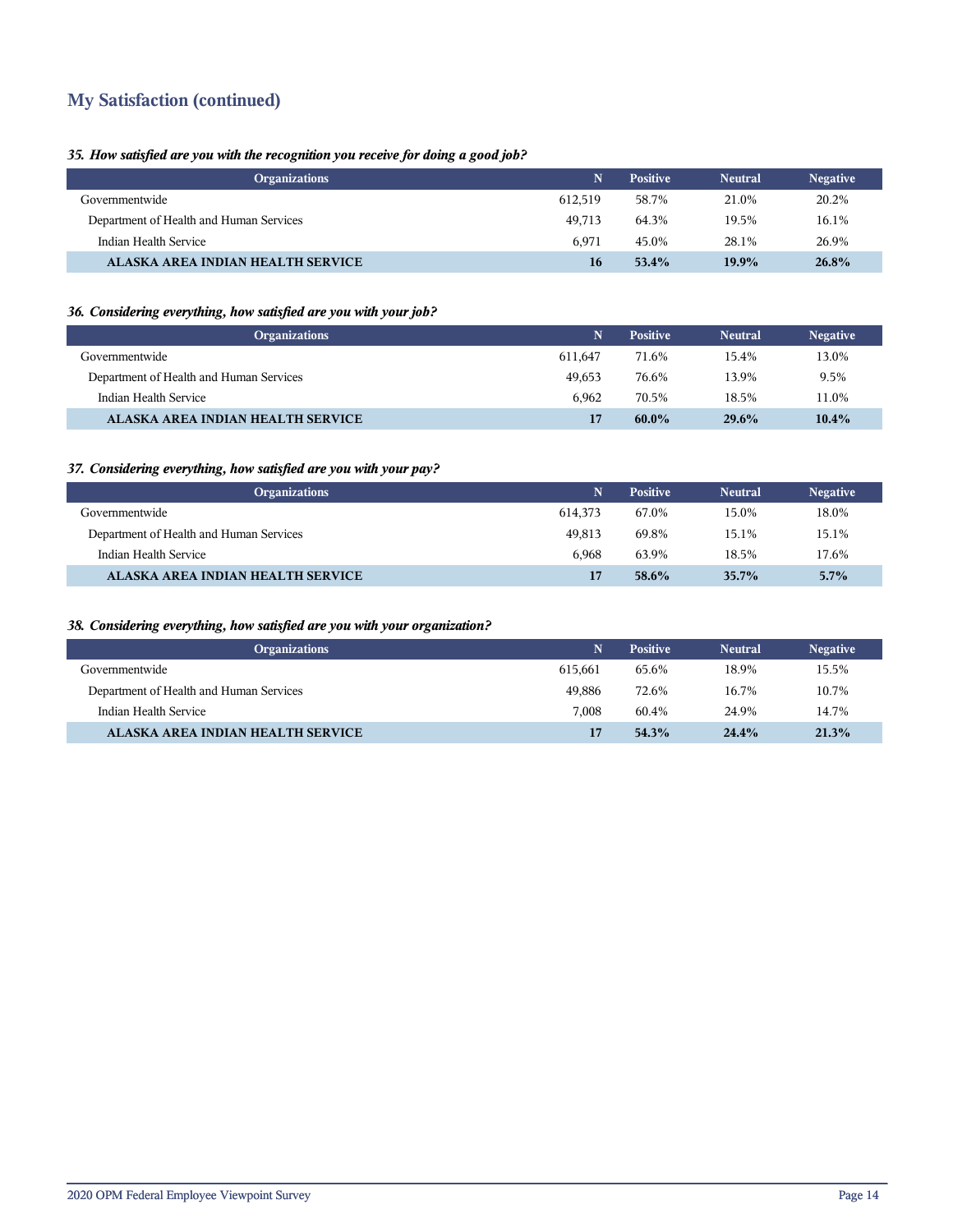## **Telework**

#### *40A. Please select the response that BEST describes your teleworking schedule (1) BEFORE the COVID-19 pandemic.*

|                                         |         | <b>Telework</b>                    |                    |                                    |                                             |                   |  |
|-----------------------------------------|---------|------------------------------------|--------------------|------------------------------------|---------------------------------------------|-------------------|--|
| <b>Organizations</b>                    | N       | <b>Every</b><br>Work<br><b>Day</b> | <b>Per</b><br>Week | $3-4$ Days 1-2 Days<br>Per<br>Week | <b>Only 1-2</b><br>Days Per<br><b>Month</b> | Very Infrequently |  |
| Governmentwide                          | 606.230 | 3.2%                               | 5.3%               | 15.5%                              | 5.0%                                        | 12.8%             |  |
| Department of Health and Human Services | 49.449  | 4.8%                               | 8.8%               | 37.4%                              | 5.7%                                        | 11.6%             |  |
| Indian Health Service                   | 6.817   | 3.2%                               | 1.2%               | 2.5%                               | 0.5%                                        | 3.1%              |  |
| ALASKA AREA INDIAN HEALTH SERVICE       |         | $0.0\%$                            | $0.0\%$            | 5.2%                               | $0.0\%$                                     | $9.0\%$           |  |

#### *40A. Please select the response that BEST describes your teleworking schedule (1) BEFORE the COVID-19 pandemic. (continued)*

|                                         |         | Do Not Telework                                |                                   |                                           |                 |  |
|-----------------------------------------|---------|------------------------------------------------|-----------------------------------|-------------------------------------------|-----------------|--|
| <b>Organizations</b>                    | 'N.     | <b>Must Be</b><br><b>Physically</b><br>Present | <b>Technical</b><br><b>Issues</b> | Not Approved Choose Not to<br>to Telework | <b>Telework</b> |  |
| Governmentwide                          | 606.230 | 23.7%                                          | 3.4%                              | 19.1%                                     | 11.8%           |  |
| Department of Health and Human Services | 49.449  | 13.1%                                          | 1.7%                              | 7.6%                                      | 9.3%            |  |
| Indian Health Service                   | 6.817   | 48.8%                                          | 5.8%                              | 22.0%                                     | 12.9%           |  |
| ALASKA AREA INDIAN HEALTH SERVICE       | 17      | $10.5\%$                                       | $0.0\%$                           | 55.3%                                     | 19.9%           |  |

#### *40B. Please select the response that BEST describes your teleworking schedule (2) DURING the PEAK of the pandemic.*

|                                         |         | <b>Telework</b>            |             |                                                 |                          |                          |  |
|-----------------------------------------|---------|----------------------------|-------------|-------------------------------------------------|--------------------------|--------------------------|--|
| <b>Organizations</b>                    |         | <b>Every</b><br>N Work Day | Per<br>Week | $3-4$ Days $1-2$ Days Only $1-2$<br>Per<br>Week | Days Per<br><b>Month</b> | <b>Very Infrequently</b> |  |
| Governmentwide                          | 608.111 | 59.0%                      | 9.5%        | 5.2%                                            | 1.0%                     | 3.3%                     |  |
| Department of Health and Human Services | 49.362  | 75.3%                      | 4.8%        | 2.5%                                            | $0.5\%$                  | 1.7%                     |  |
| Indian Health Service                   | 6.855   | 18.3%                      | 4.8%        | 3.3%                                            | 1.0%                     | 4.0%                     |  |
| ALASKA AREA INDIAN HEALTH SERVICE       | 17      | 95.3%                      | $0.0\%$     | $0.0\%$                                         | $0.0\%$                  | $0.0\%$                  |  |

#### *40B. Please select the response that BEST describes your teleworking schedule (2) DURING the PEAK of the pandemic. (continued)*

|                                         |         | Do Not Telework                                       |                                   |                                           |                 |  |  |
|-----------------------------------------|---------|-------------------------------------------------------|-----------------------------------|-------------------------------------------|-----------------|--|--|
| <b>Organizations</b>                    | N       | <b>Must Be</b><br><b>Physically</b><br><b>Present</b> | <b>Technical</b><br><b>Issues</b> | Not Approved Choose Not to<br>to Telework | <b>Telework</b> |  |  |
| Governmentwide                          | 608,111 | 16.0%                                                 | 1.6%                              | 2.2%                                      | 2.2%            |  |  |
| Department of Health and Human Services | 49,362  | 9.7%                                                  | 1.3%                              | 2.2%                                      | 2.0%            |  |  |
| Indian Health Service                   | 6.855   | 43.6%                                                 | 5.9%                              | 10.6%                                     | 8.6%            |  |  |
| ALASKA AREA INDIAN HEALTH SERVICE       | 17      | $4.7\%$                                               | $0.0\%$                           | $0.0\%$                                   | $0.0\%$         |  |  |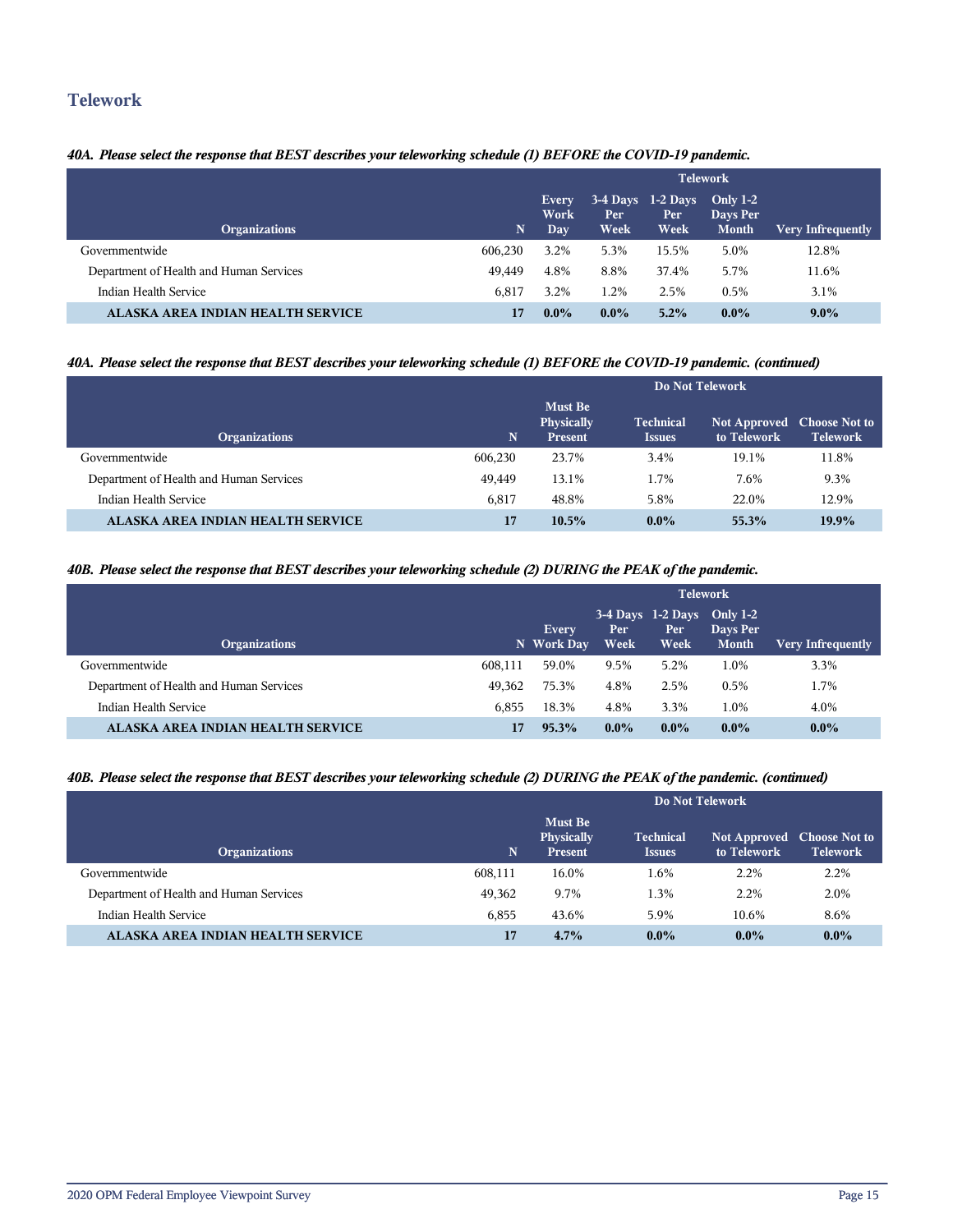## **Telework (continued)**

#### *40C. Please select the response that BEST describes your teleworking schedule (3) AS OF the date you responded to this survey.*

|                                         |         | <b>Telework</b>     |              |                                                 |                          |                          |
|-----------------------------------------|---------|---------------------|--------------|-------------------------------------------------|--------------------------|--------------------------|
| <b>Organizations</b>                    |         | Every<br>N Work Day | Per.<br>Week | $3-4$ Days $1-2$ Days Only $1-2$<br>Per<br>Week | Days Per<br><b>Month</b> | <b>Very Infrequently</b> |
| Governmentwide                          | 604.562 | 47.3%               | 11.6%        | 8.0%                                            | 1.7%                     | 3.9%                     |
| Department of Health and Human Services | 49.303  | 69.8%               | 7.3%         | 4.1%                                            | $0.8\%$                  | 1.8%                     |
| Indian Health Service                   | 6.783   | 15.6%               | 4.4%         | 3.4%                                            | 1.0%                     | 3.3%                     |
| ALASKA AREA INDIAN HEALTH SERVICE       | 17      | 89.4%               | 5.9%         | $0.0\%$                                         | $0.0\%$                  | $0.0\%$                  |

#### *40C. Please select the response that BEST describes your teleworking schedule (3) AS OF the date you responded to this survey. (continued)*

|                                         |         | Do Not Telework                                       |                                   |                                           |                 |  |  |
|-----------------------------------------|---------|-------------------------------------------------------|-----------------------------------|-------------------------------------------|-----------------|--|--|
| <b>Organizations</b>                    | N       | <b>Must Be</b><br><b>Physically</b><br><b>Present</b> | <b>Technical</b><br><b>Issues</b> | Not Approved Choose Not to<br>to Telework | <b>Telework</b> |  |  |
| Governmentwide                          | 604,562 | 18.3%                                                 | 1.7%                              | 3.9%                                      | 3.5%            |  |  |
| Department of Health and Human Services | 49.303  | 10.3%                                                 | 1.3%                              | 2.2%                                      | 2.4%            |  |  |
| Indian Health Service                   | 6,783   | 45.5%                                                 | 5.7%                              | 11.0%                                     | 10.0%           |  |  |
| ALASKA AREA INDIAN HEALTH SERVICE       | 17      | 4.7%                                                  | $0.0\%$                           | $0.0\%$                                   | $0.0\%$         |  |  |

## **Work-Life**

#### *58. How satisfied are you with the Telework program in your agency?*

| <b>Organizations</b>                    | N       | <b>Positive</b> | <b>Neutral</b> | <b>Negative</b> | <b>Choose Not to</b><br>Participate<br>(N) | <b>Not</b><br><b>Available to</b><br>Me<br>(N) | <b>Unaware of</b><br>Program<br>(N) |
|-----------------------------------------|---------|-----------------|----------------|-----------------|--------------------------------------------|------------------------------------------------|-------------------------------------|
| Governmentwide                          | 512.728 | 78.4%           | 11.5%          | 10.1%           | 9.996                                      | 70,318                                         | 5,155                               |
| Department of Health and Human Services | 44.721  | 87.7%           | 7.1%           | 5.2%            | 678                                        | 3,281                                          | 319                                 |
| Indian Health Service                   | 3.309   | 60.8%           | 25.6%          | 13.6%           | 396                                        | 2.764                                          | 267                                 |
| ALASKA AREA INDIAN HEALTH SERVICE       | 15      | 84.3%           | 15.7%          | $0.0\%$         |                                            |                                                | $\bf{0}$                            |

#### *59. Which of the following Work-Life programs have you participated in or used at your agency within the last 12 months? (Mark all that apply)*

| <b>Organizations</b>                    | N.      | <b>Alternative</b><br>Work<br><b>Schedules</b> | Health and<br><b>Wellness</b><br><b>Programs</b> | <b>Employee</b><br><b>Assistance</b><br>Program - EAP | <b>Child Care</b><br><b>Programs</b> | Elder Care<br><b>Programs</b> | <b>None</b><br>Listed |
|-----------------------------------------|---------|------------------------------------------------|--------------------------------------------------|-------------------------------------------------------|--------------------------------------|-------------------------------|-----------------------|
| Governmentwide                          | 594.723 | 48.8%                                          | 18.9%                                            | 5.6%                                                  | 2.8%                                 | 0.5%                          | 41.6%                 |
| Department of Health and Human Services | 48.694  | 40.9%                                          | 30.4%                                            | 7.1%                                                  | $3.5\%$                              | 1.2%                          | 40.3%                 |
| Indian Health Service                   | 6.700   | 26.8%                                          | 29.5%                                            | 5.3%                                                  | 0.8%                                 | 0.5%                          | 52.0%                 |
| ALASKA AREA INDIAN HEALTH SERVICE       | 17      | 38.3%                                          | 33.5%                                            | $0.0\%$                                               | $0.0\%$                              | $0.0\%$                       | 42.2%                 |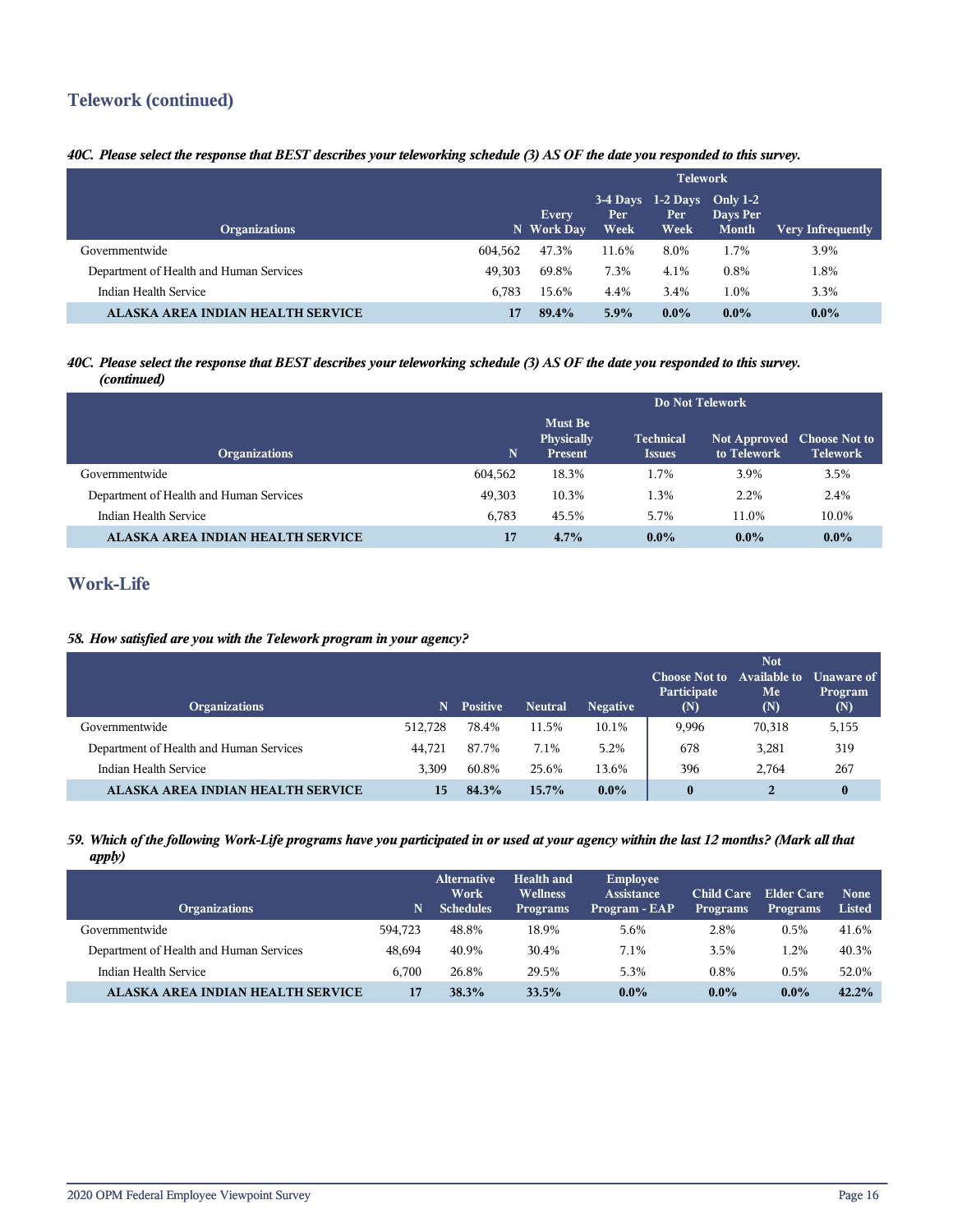## **Work-Life (continued)**

*60. How satisfied are you with the following Work-Life programs in your agency? Alternative Work Schedules (for example, compressed work schedule, flexible work schedule)*

| <b>Organizations</b>                    | 'N.     | <b>Positive</b> | <b>Neutral</b> | <b>Negative</b> | <b>Choose Not to</b><br>Participate<br>(N) | <b>Not</b><br><b>Available</b><br>to Me<br>(N) | Unaware of<br><b>Programs</b><br>(N) |
|-----------------------------------------|---------|-----------------|----------------|-----------------|--------------------------------------------|------------------------------------------------|--------------------------------------|
| Governmentwide                          | 420,768 | 82.5%           | 12.1%          | 5.4%            | 92,389                                     | 67,807                                         | 14,558                               |
| Department of Health and Human Services | 30.784  | 83.8%           | 12.1%          | 4.1%            | 11,534                                     | 5,095                                          | 1,326                                |
| Indian Health Service                   | 3.562   | 63.6%           | 25.6%          | 10.8%           | 608                                        | 2.066                                          | 468                                  |
| ALASKA AREA INDIAN HEALTH SERVICE       | 10      | 78.1%           | 21.9%          | $0.0\%$         |                                            |                                                | $\bf{0}$                             |

*61. How satisfied are you with the following Work-Life programs in your agency? Health and Wellness Programs (for example, onsite exercise, flu vaccination, medical screening, CPR training, health and wellness fair)*

| <b>Organizations</b>                    | N       | <b>Positive</b> | <b>Neutral</b> | <b>Negative</b> | <b>Choose Not to</b><br>Participate<br>(N) | <b>Not</b><br><b>Available</b><br>to Me<br>(N) | Unaware of<br><b>Programs</b><br>(N) |
|-----------------------------------------|---------|-----------------|----------------|-----------------|--------------------------------------------|------------------------------------------------|--------------------------------------|
| Governmentwide                          | 366.652 | 63.8%           | 27.1%          | 9.1%            | 125.421                                    | 54,613                                         | 44,877                               |
| Department of Health and Human Services | 35,765  | 80.4%           | 16.1%          | 3.4%            | 9,437                                      | 1,684                                          | 1,539                                |
| Indian Health Service                   | 5.399   | 68.3%           | 25.0%          | 6.7%            | 399                                        | 500                                            | 359                                  |
| ALASKA AREA INDIAN HEALTH SERVICE       |         | $93.2\%$        | $6.8\%$        | $0.0\%$         |                                            | $\overline{2}$                                 |                                      |

*62. How satisfied are you with the following Work-Life programs in your agency? Employee Assistance Program - EAP (for example, short-term counseling, referral services, legal services, education services)*

| <b>Organizations</b>                    | N       | <b>Positive</b> | <b>Neutral</b> | <b>Negative</b> | <b>Choose Not to</b><br>Participate<br>(N) | <b>Not</b><br>Available<br>to Me<br>(N) | Unaware of<br><b>Programs</b><br>(N) |
|-----------------------------------------|---------|-----------------|----------------|-----------------|--------------------------------------------|-----------------------------------------|--------------------------------------|
| Governmentwide                          | 270,883 | 51.1%           | 42.7%          | 6.3%            | 266,695                                    | 13,796                                  | 42,632                               |
| Department of Health and Human Services | 21,027  | 58.5%           | 36.6%          | 4.9%            | 23,962                                     | 711                                     | 2,846                                |
| Indian Health Service                   | 3.645   | 45.2%           | 47.7%          | $7.1\%$         | 2.004                                      | 346                                     | 708                                  |
| ALASKA AREA INDIAN HEALTH SERVICE       |         | 81.7%           | 18.3%          | $0.0\%$         | 9                                          |                                         |                                      |

*63. How satisfied are you with the following Work-Life programs in your agency? Child Care Programs (for example, child care center, parenting classes and support groups, back-up care, subsidy, flexible spending account)*

| <b>Organizations</b>                    | N       | <b>Positive</b> | <b>Neutral</b> | <b>Negative</b> | <b>Choose Not to</b><br>Participate<br>(N) | <b>Not</b><br>Available<br>to Me<br>(N) | <b>Unaware of</b><br><b>Programs</b><br>(N) |
|-----------------------------------------|---------|-----------------|----------------|-----------------|--------------------------------------------|-----------------------------------------|---------------------------------------------|
| Governmentwide                          | 174.140 | 36.9%           | 55.6%          | 7.5%            | 300,375                                    | 55,448                                  | 63,609                                      |
| Department of Health and Human Services | 13.821  | 46.2%           | 47.8%          | 5.9%            | 27,328                                     | 3,402                                   | 3,934                                       |
| Indian Health Service                   | 2.057   | 28.1%           | 61.8%          | 10.1%           | 1,813                                      | 1.430                                   | 1,396                                       |
| ALASKA AREA INDIAN HEALTH SERVICE       |         | $0.0\%$         | 78.9%          | 21.1%           | 8                                          |                                         |                                             |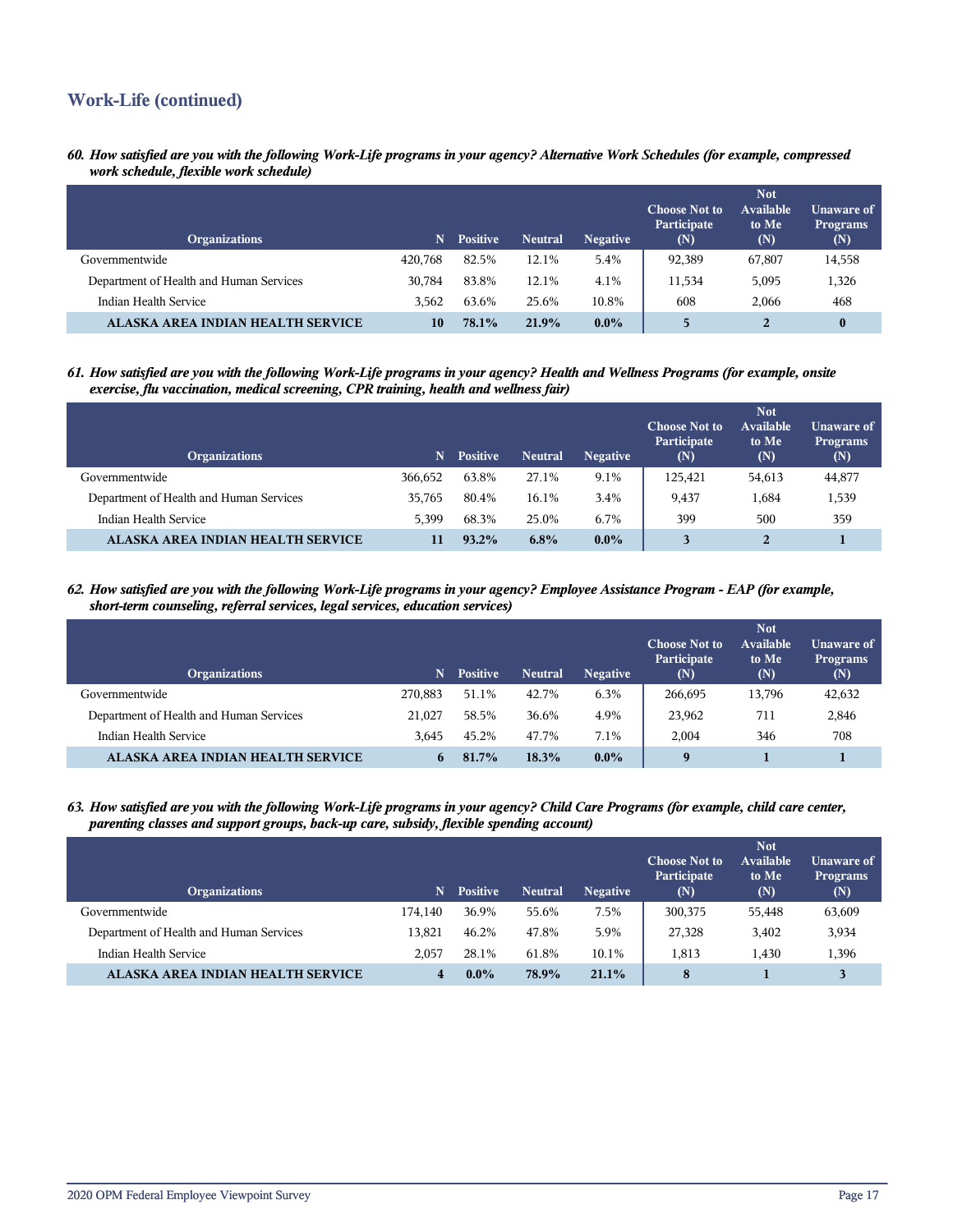## **Work-Life (continued)**

*64. How satisfied are you with the following Work-Life programs in your agency? Elder Care Programs (for example, elder/adult care, support groups, resources)*

| <b>Organizations</b>                    | N       | <b>Positive</b> | <b>Neutral</b> | <b>Negative</b> | <b>Choose Not to</b><br>Participate<br>(N) | <b>Not</b><br>Available<br>to Me<br>(N) | Unaware of<br><b>Programs</b><br>$(\mathsf{N})$ |
|-----------------------------------------|---------|-----------------|----------------|-----------------|--------------------------------------------|-----------------------------------------|-------------------------------------------------|
| Governmentwide                          | 140.850 | 28.5%           | 66.2%          | 5.3%            | 298,503                                    | 49,768                                  | 101,189                                         |
| Department of Health and Human Services | 11,116  | 38.8%           | 57.2%          | 4.0%            | 27,995                                     | 2,909                                   | 6,319                                           |
| Indian Health Service                   | 1.956   | 26.6%           | 64.6%          | 8.8%            | 1,761                                      | 1.290                                   | 1,659                                           |
| ALASKA AREA INDIAN HEALTH SERVICE       |         | 27.5%           | 51.4%          | $21.1\%$        | 8                                          |                                         |                                                 |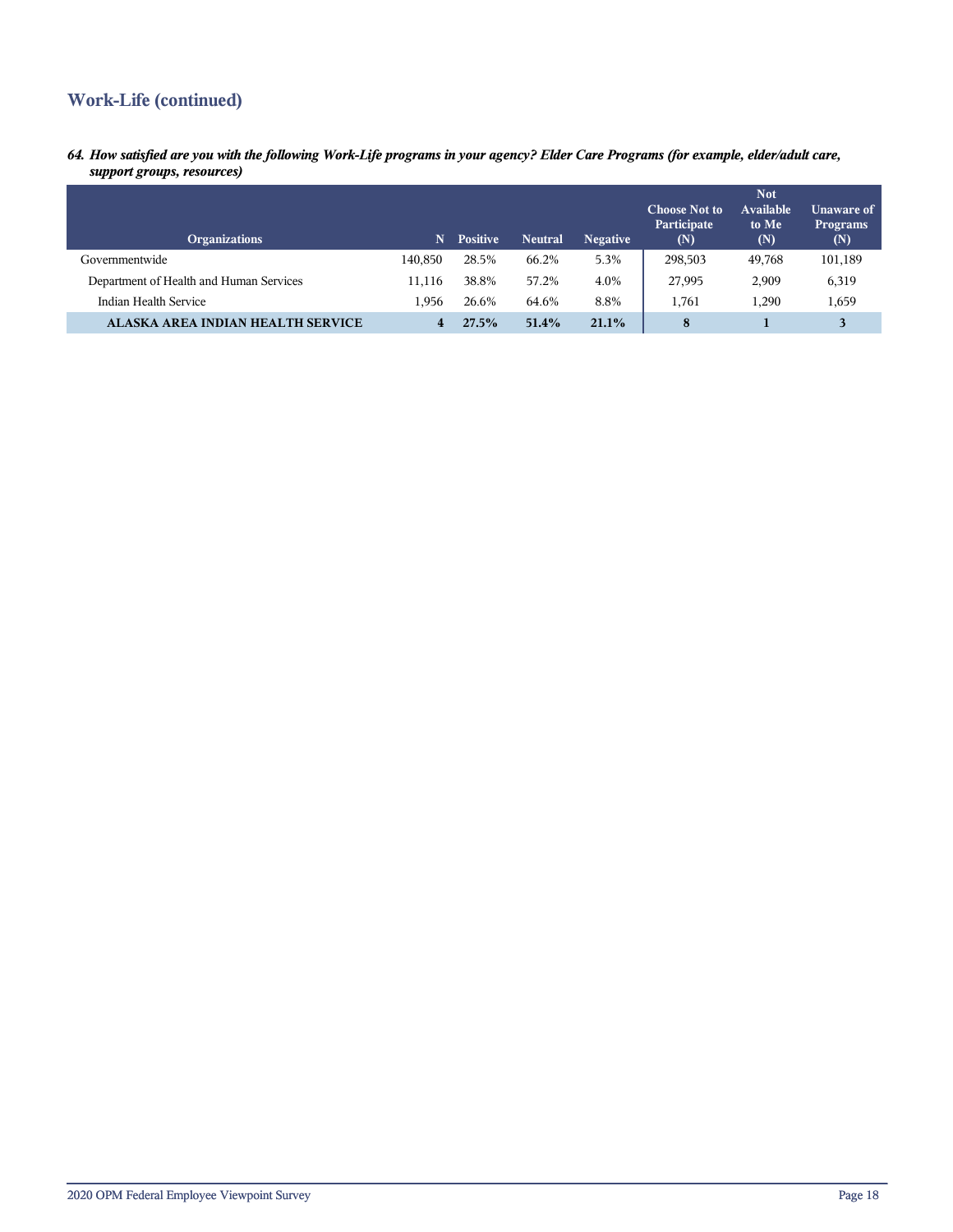## **My Employment Demographics**

#### *Where do you work?*

| Response                                           | $\frac{0}{2}$ |
|----------------------------------------------------|---------------|
| Headquarters                                       | 6.3%          |
| Field                                              | 43.8%         |
| Full-time telework (e.g., home office, telecenter) | 50.0%         |

#### *What is your supervisory status?*

| <b>Response</b> | $\frac{6}{6}$ |
|-----------------|---------------|
| Senior Leader   | 11.8%         |
| Manager         | 11.8%         |
| Supervisor      | 5.9%          |
| Team Leader     | $0.0\%$       |
| Non-Supervisor  | 70.6%         |

#### *What is your pay category/grade?*

| <b>Response</b>                                      | $\frac{0}{0}$ |
|------------------------------------------------------|---------------|
| Federal Wage System                                  | $0.0\%$       |
| GS 1-6                                               | $0.0\%$       |
| GS 7-12                                              | 62.5%         |
| GS 13-15                                             | 18.8%         |
| Senior Executive Service                             | 12.5%         |
| Senior Level (SL) or Scientific or Professional (ST) | $0.0\%$       |
| Other                                                | 6.3%          |

#### *What is your US military service status?*

| <b>Response</b>                         | $\frac{0}{0}$ |
|-----------------------------------------|---------------|
| No Prior Military Service               | 82.4%         |
| Currently in National Guard or Reserves | $0.0\%$       |
| Retired                                 | $0.0\%$       |
| Separated or Discharged                 | 17.6%         |

Note: Percentages for demographic questions are unweighted.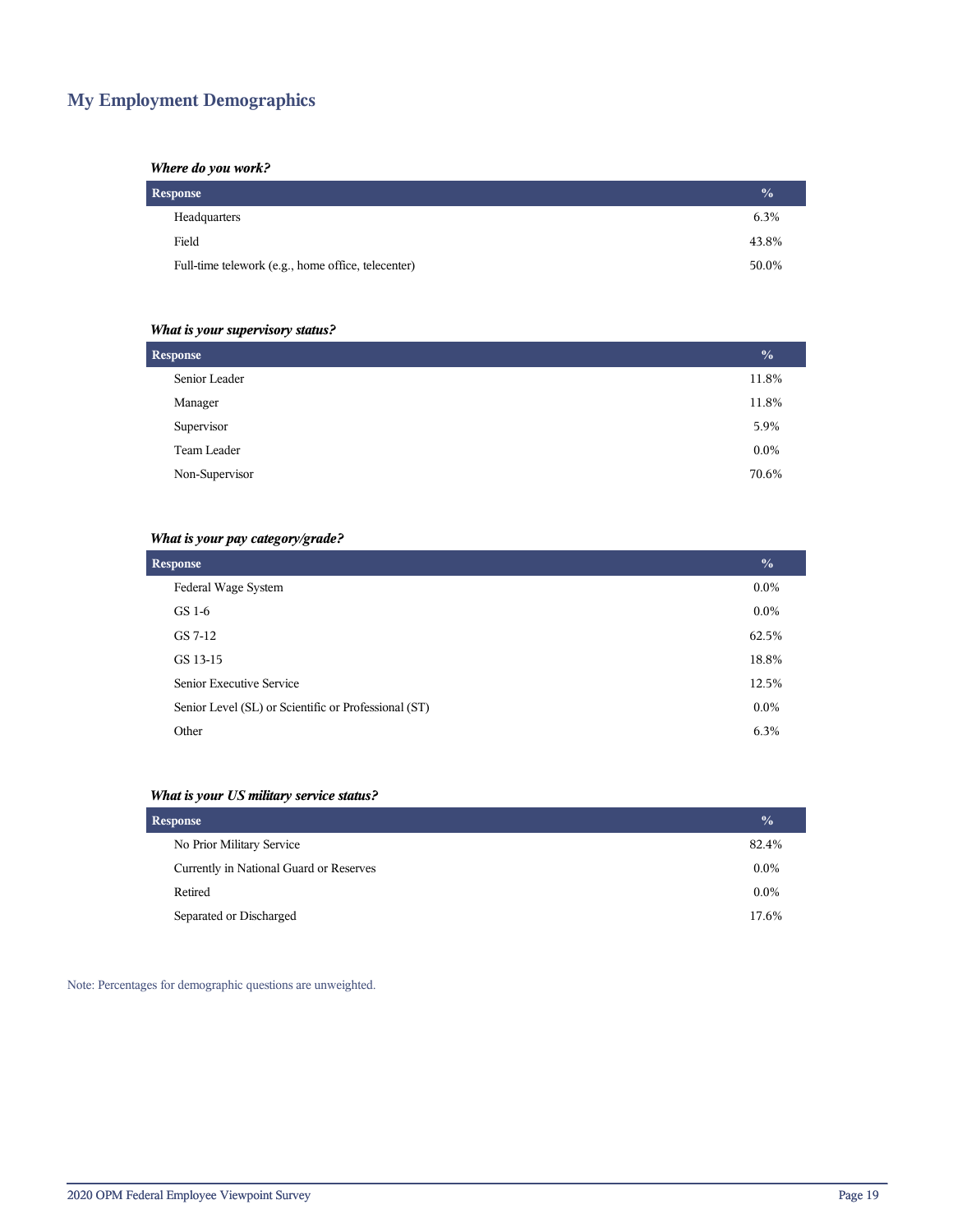## **My Employment Demographics (continued)**

#### *Are you:*

| <b>Response</b> |                                                                                                                                              | $\frac{0}{0}$ |
|-----------------|----------------------------------------------------------------------------------------------------------------------------------------------|---------------|
|                 | The spouse of a current active duty service member of the U.S. Armed Forces                                                                  | $0.0\%$       |
|                 | The spouse of a service member who retired or separated from active duty in the U.S. Armed Forces with a<br>disability rating of 100 percent | $0.0\%$       |
|                 | The widow(er) of a service member killed while on active duty in the U.S. Armed Forces                                                       | $0.0\%$       |
|                 | None of the categories listed                                                                                                                | 100.0%        |

#### *Have you been hired under the Military Spouse Non-Competitive Hiring Authority?*

| Response       |       |
|----------------|-------|
| Yes            | $- -$ |
| N <sub>0</sub> | $- -$ |
|                |       |

*Note: If the response to the previous question on if you are a military spouse was "None of the categories listed," this item was skipped.*

#### *How long have you been with the Federal Government (excluding military service)?*

| Response           |         |
|--------------------|---------|
| Less than 1 year   | $0.0\%$ |
| 1 to 3 years       | 12.5%   |
| 4 to 5 years       | 6.3%    |
| 6 to 10 years      | 18.8%   |
| 11 to 14 years     | 12.5%   |
| 15 to 20 years     | 6.3%    |
| More than 20 years | 43.8%   |

#### *How long have you been with your current agency (for example, Department of Justice, Environmental Protection Agency)?*

| <b>Response</b>    |       |
|--------------------|-------|
| Less than 1 year   | 6.3%  |
| 1 to 3 years       | 12.5% |
| 4 to 5 years       | 12.5% |
| 6 to 10 years      | 12.5% |
| 11 to 14 years     | 18.8% |
| 15 to 20 years     | 6.3%  |
| More than 20 years | 31.3% |

Note: Percentages for demographic questions are unweighted.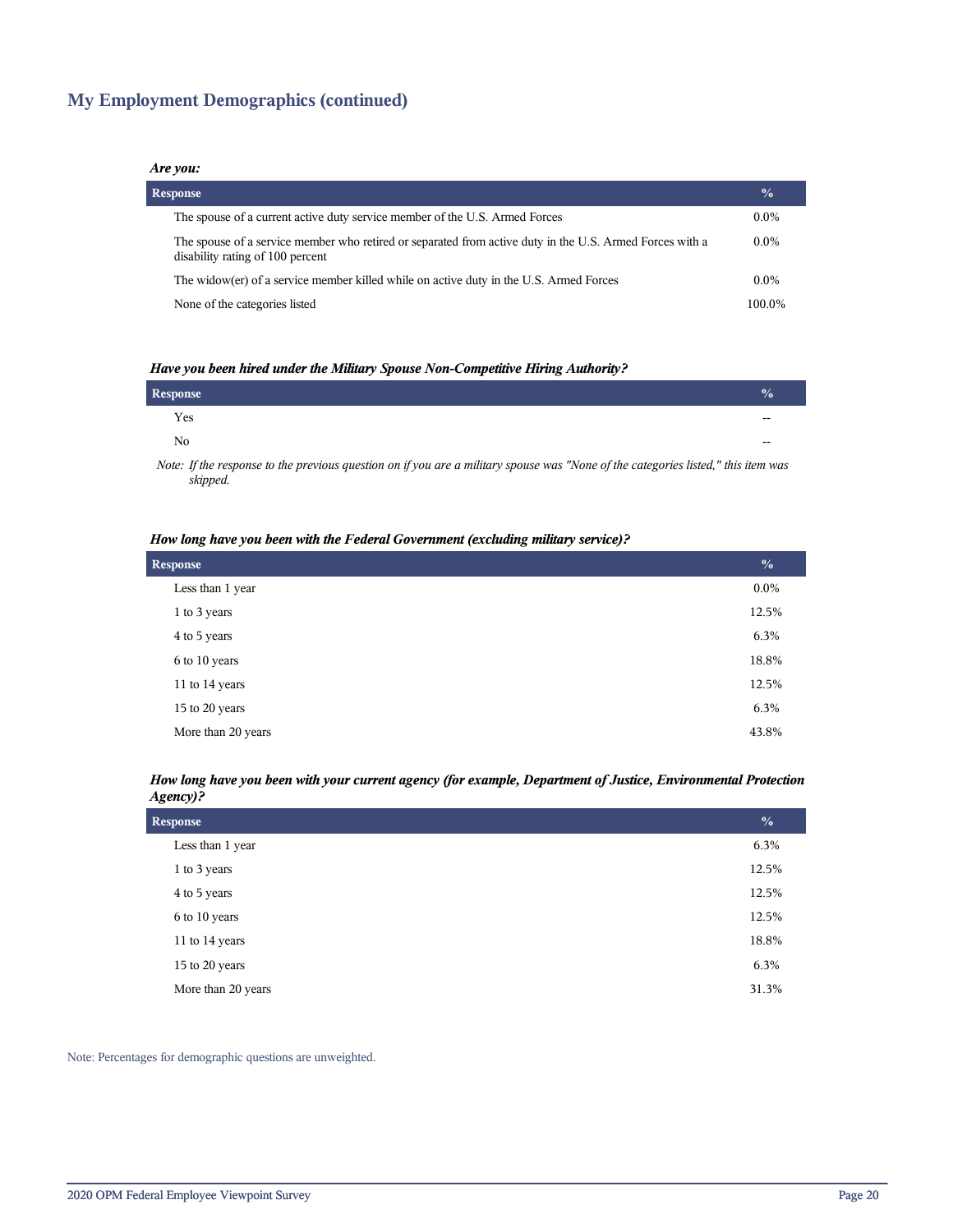## **My Employment Demographics (continued)**

#### *Are you considering leaving your organization within the next year, and if so, why?*

| <b>Response</b>                                         | <b>Before the</b><br>COVID-19<br>pandemic<br>$\frac{0}{0}$ | Today<br>$\frac{0}{0}$ |
|---------------------------------------------------------|------------------------------------------------------------|------------------------|
| No.                                                     | 76.5%                                                      | 70.6%                  |
| Yes, to retire                                          | 5.9%                                                       | 5.9%                   |
| Yes, to take another job within the Federal Government  | 5.9%                                                       | 11.8%                  |
| Yes, to take another job outside the Federal Government | 5.9%                                                       | 5.9%                   |
| Yes, other                                              | 5.9%                                                       | 5.9%                   |

#### *Has your intention to leave your organization within the next year changed because of the COVID-19 pandemic?*

| <b>Response</b> | $\frac{0}{0}$ |
|-----------------|---------------|
| Yes             | $0.0\%$       |
| No              | 100.0%        |

*Note: If the response to your considering leaving your organization did not differ between "Before the COVID-19 Pandemic" and "Today," this item was skipped.*

#### *I am planning to retire:*

| <b>Response</b>   | <b>Before the</b><br>COVID-19<br>pandemic<br>$\frac{0}{0}$ | Today<br>$\frac{0}{0}$ |
|-------------------|------------------------------------------------------------|------------------------|
| Less than 1 year  | $0.0\%$                                                    | 5.9%                   |
| 1 year            | 11.8%                                                      | $0.0\%$                |
| 2 years           | 5.9%                                                       | 5.9%                   |
| 3 years           | 11.8%                                                      | 5.9%                   |
| 4 years           | $0.0\%$                                                    | $0.0\%$                |
| 5 years           | 11.8%                                                      | 23.5%                  |
| More than 5 years | 58.8%                                                      | 58.8%                  |
|                   |                                                            |                        |

#### *Has your retirement plan changed because of the COVID-19 pandemic?*

| Response                                                                                                                      | $\mathcal{O}_0$ |
|-------------------------------------------------------------------------------------------------------------------------------|-----------------|
| Yes                                                                                                                           | $0.0\%$         |
| No                                                                                                                            | 100.0%          |
| Mater Hilly non root to communicate and along Hill and HPan bakengan HD afang the COMD 10 Day Jami'all and HTs Jam Hilly itam |                 |

*Note: If the response to your retirement plans did not differ between "Before the COVID-19 Pandemic" and "Today," this item was skipped.*

Note: Percentages for demographic questions are unweighted.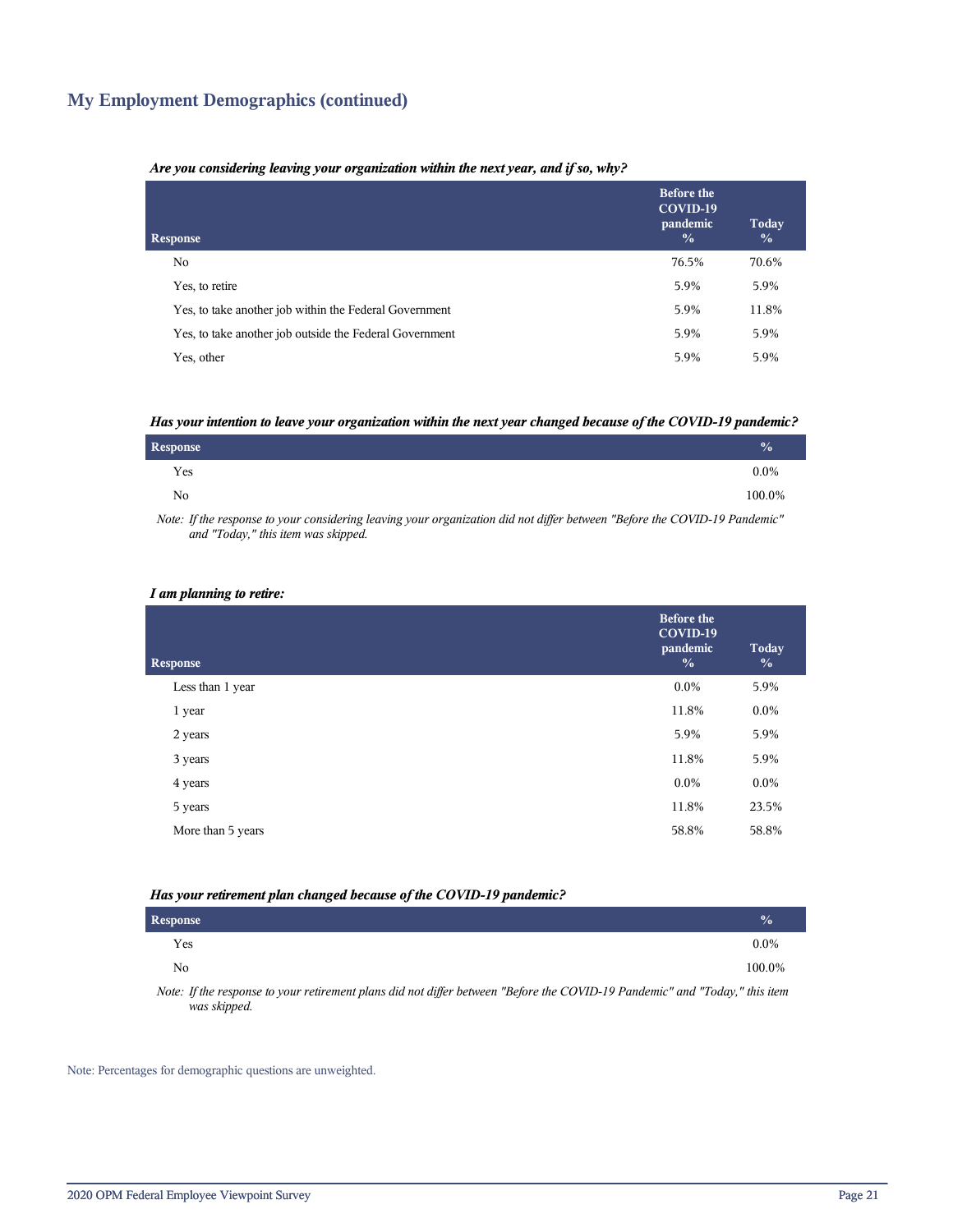### **My Personal Demographics**

| <i>me you of mapame</i> , <i>mano</i> , <i>or spansic</i> origin.                                 |               |  |
|---------------------------------------------------------------------------------------------------|---------------|--|
| <b>Response</b>                                                                                   | $\frac{0}{0}$ |  |
| Yes                                                                                               |               |  |
| No                                                                                                |               |  |
| Note: All results are suppressed when any single demographic category has fewer than 4 responses. |               |  |

#### *Are you of Hispanic, Latino, or Spanish origin?*

| Please select the racial category or categories with which you most closely identify. |  |
|---------------------------------------------------------------------------------------|--|

| <b>Response</b>                                                                                   |  |
|---------------------------------------------------------------------------------------------------|--|
| White                                                                                             |  |
| <b>Black or African American</b>                                                                  |  |
| All other races                                                                                   |  |
| Note: All results are suppressed when any single demographic category has fewer than 4 responses. |  |

#### *What is your age group?*

| <b>Response</b>    |       |
|--------------------|-------|
| 29 years and under | --    |
| 30-39 years old    | --    |
| 40-49 years old    | --    |
| 50-59 years old    | 53.3% |
| 60 years or older  | --    |
|                    |       |

*Note: Results are suppressed for each demographic category with fewer than 4 responses.*

#### *What is the highest degree or level of education you have completed?*

| <b>Response</b>                                                                                   | $\frac{0}{0}$ |
|---------------------------------------------------------------------------------------------------|---------------|
| Less than High School/ High School Diploma/ GED                                                   |               |
| Certification/Some College/Associate's Degree                                                     |               |
| Bachelor's Degree                                                                                 |               |
| Advanced Degrees (Post Bachelor's Degree)                                                         |               |
| Note: All results are suppressed when any single demographic category has fewer than 4 responses. |               |

Note: Percentages for demographic questions are unweighted. For confidentiality reasons, percentages for the 'My Personal Demographics' questions may be suppressed. Any suppressed percentages are noted.